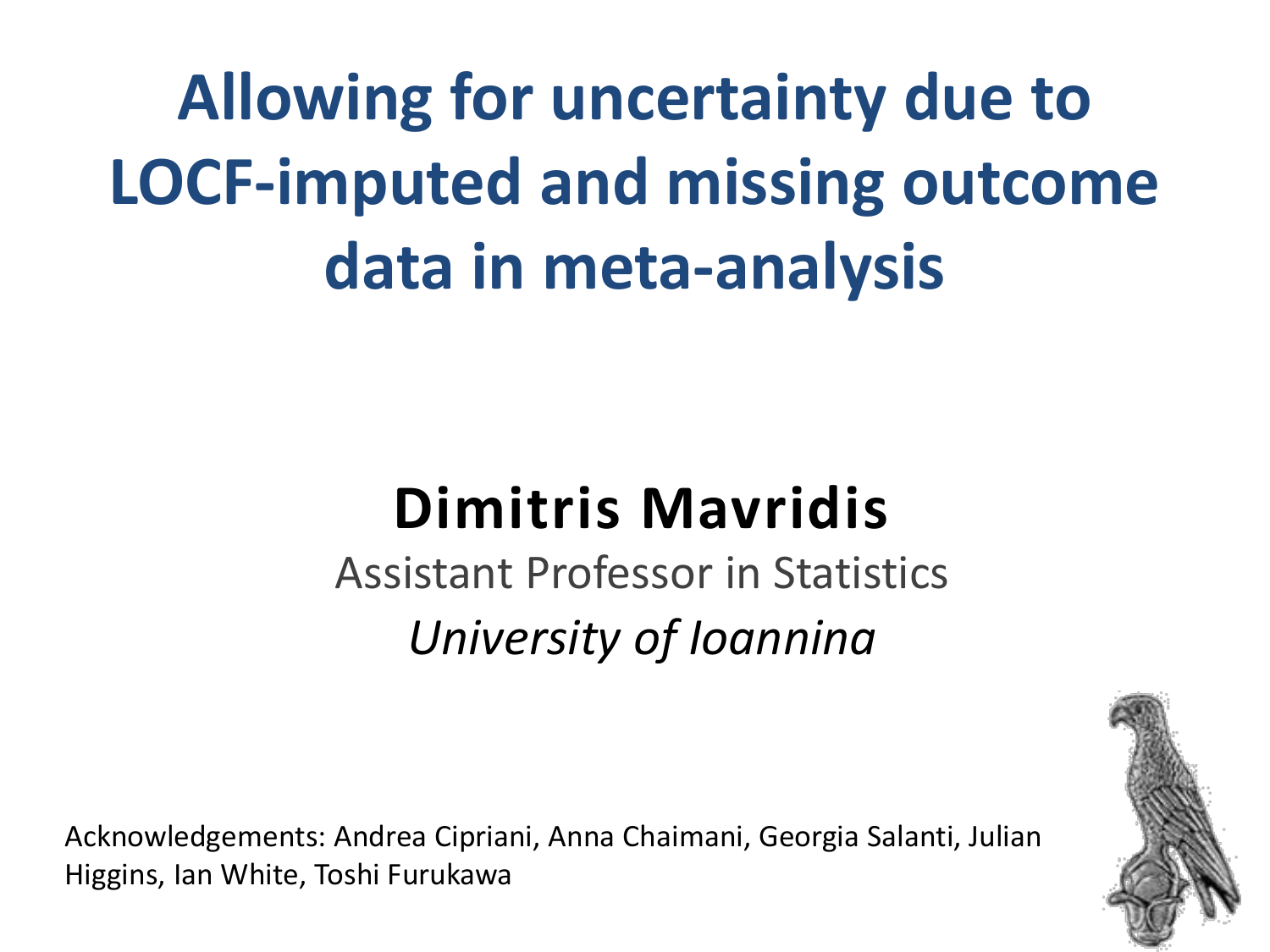# Decision making in medicine

- Are atypical antipsychotics more effective than typical antipsychotics in reducing the symptoms of schizophrenia?
- To determine whether the administration of intravenous streptokinase early in the course of acute myocardial infarction would limit myocardial damage
- To evaluate the efficacy of glucose-lowering drugs in patients with type 2 diabetes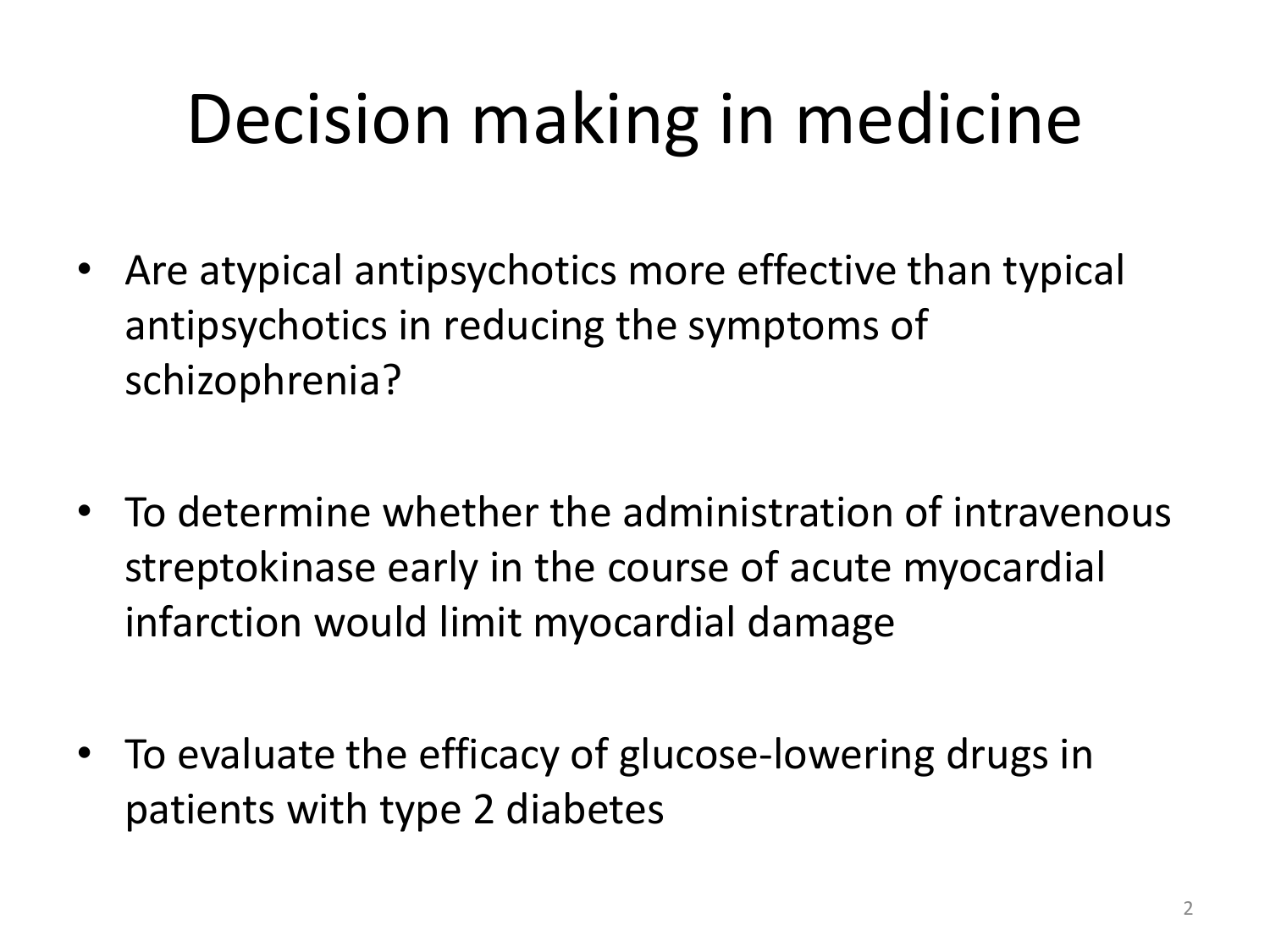### Randomized clinical trials (RCT)

Randomization distributes individual differences equally across groups and any difference in the outcome can be attributed to the intervention received RCTs are the gold standard for clinical trials





atypical antipsychotic

typical antipsychotic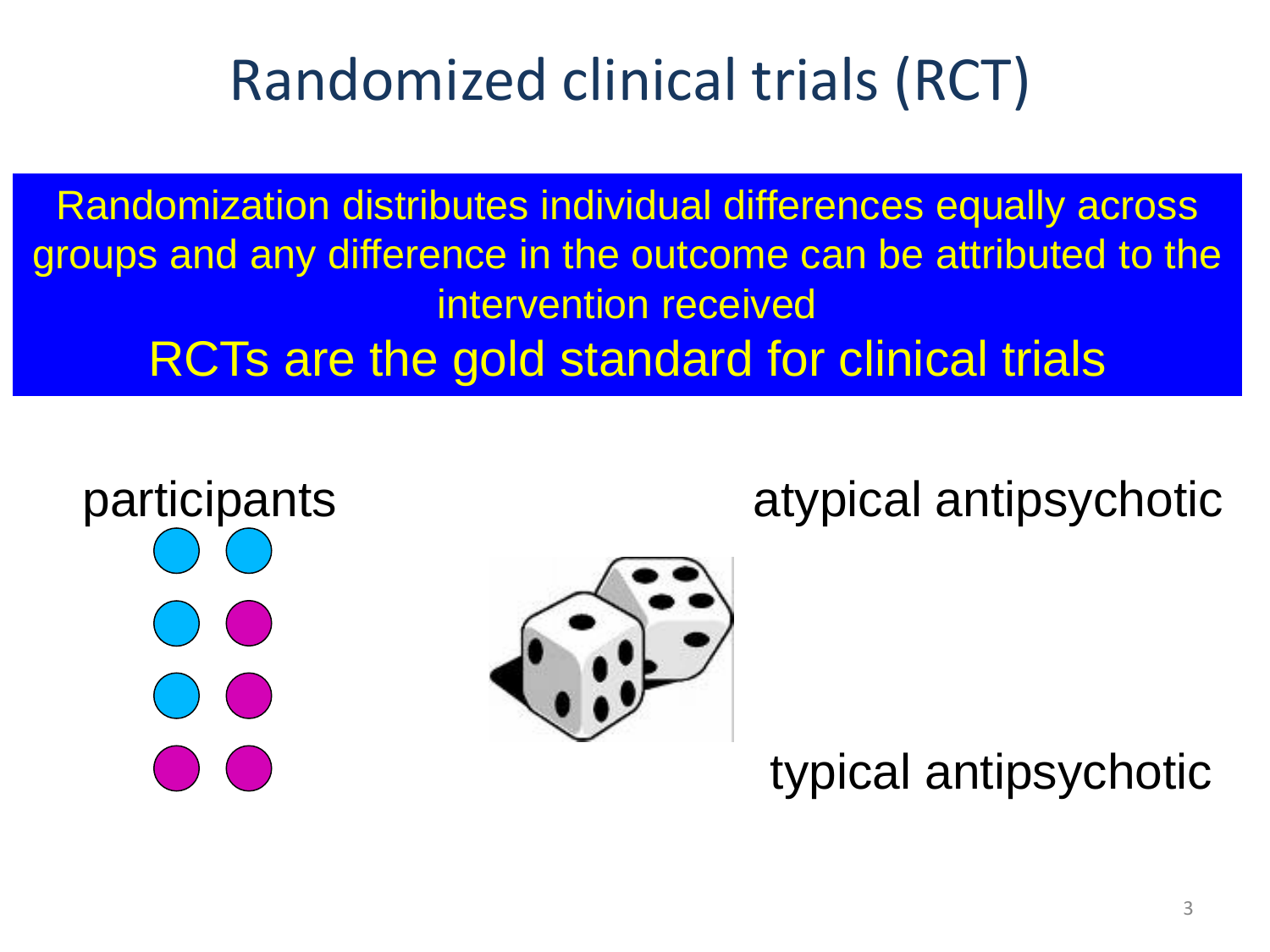### Lots of studies with contradictory results

### How to quantify all this information?

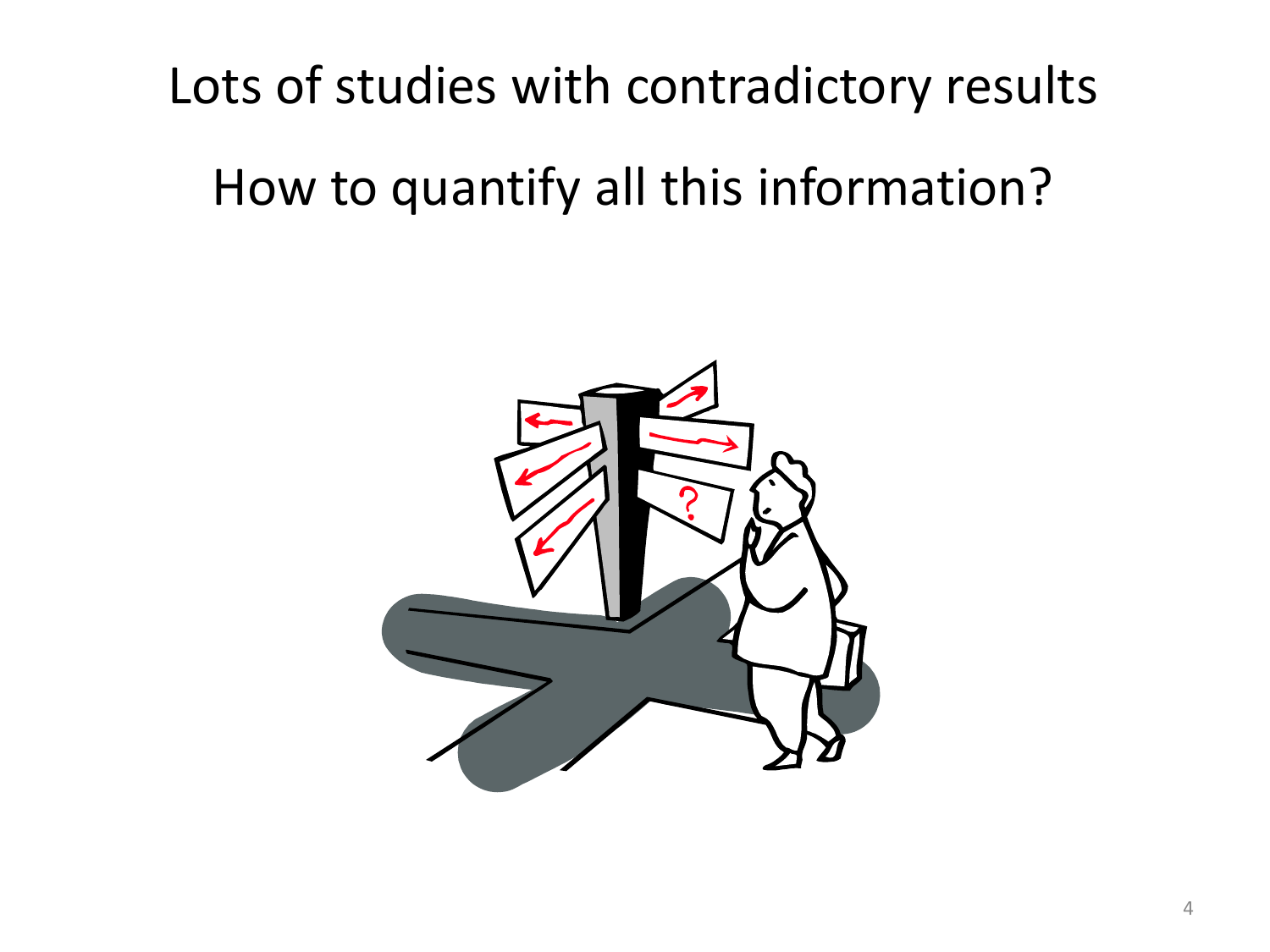### Meta-analysis

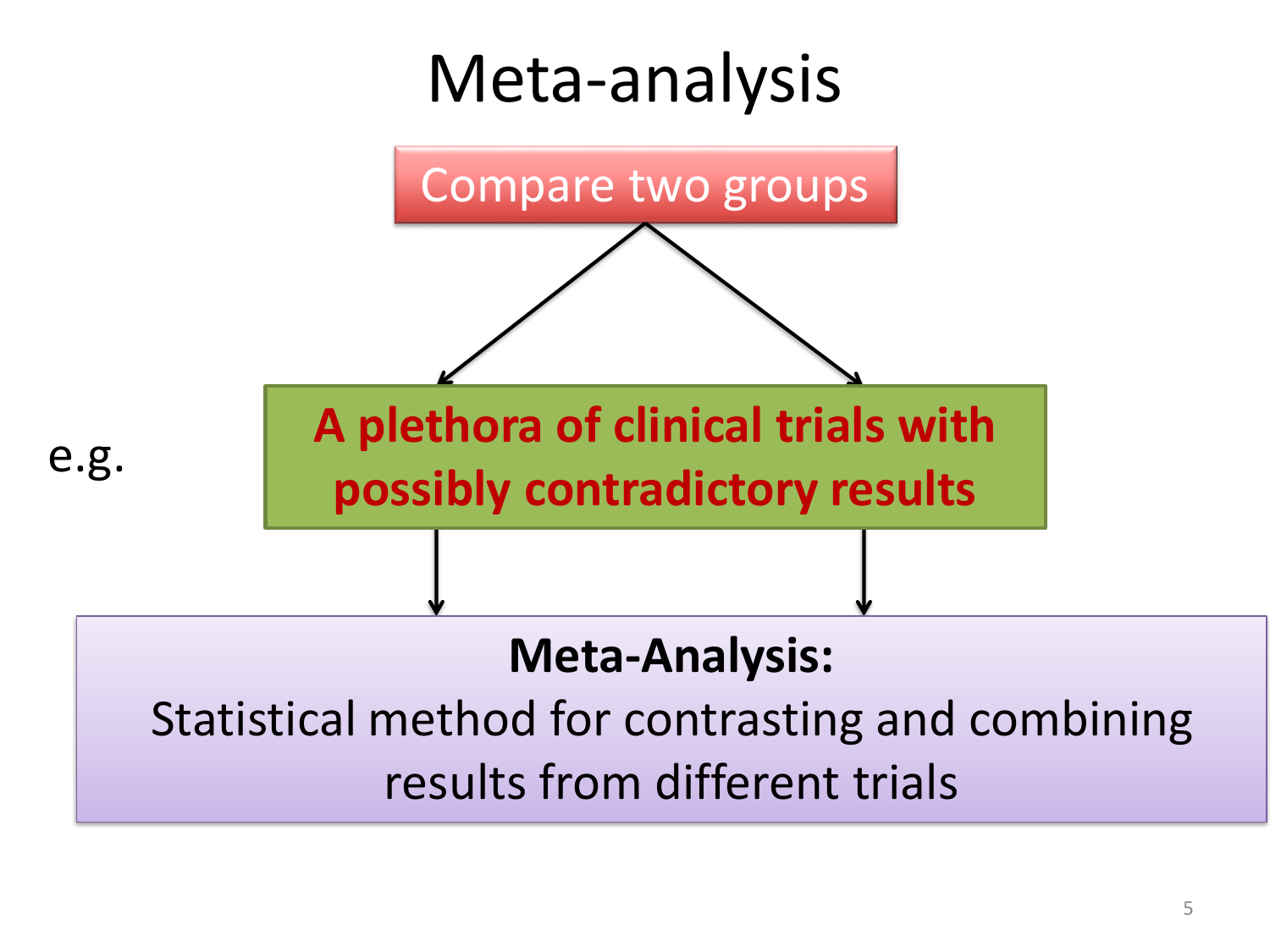# **Meta-analysis**



- Borenstein M, Hedges LV, Higgins JPT, Rothstein HR. A basic introduction to fixed-effect and random-effects models for meta-analysis. Research Synthesis Methods 2010;1:60-86
- 6 • Nikolakopoulou A, Mavridis D, Salanti G. Demystifying fixed and random effects metaanalysis. *Evidence-Based Mental Health* 2014; **17**(2): 53–57.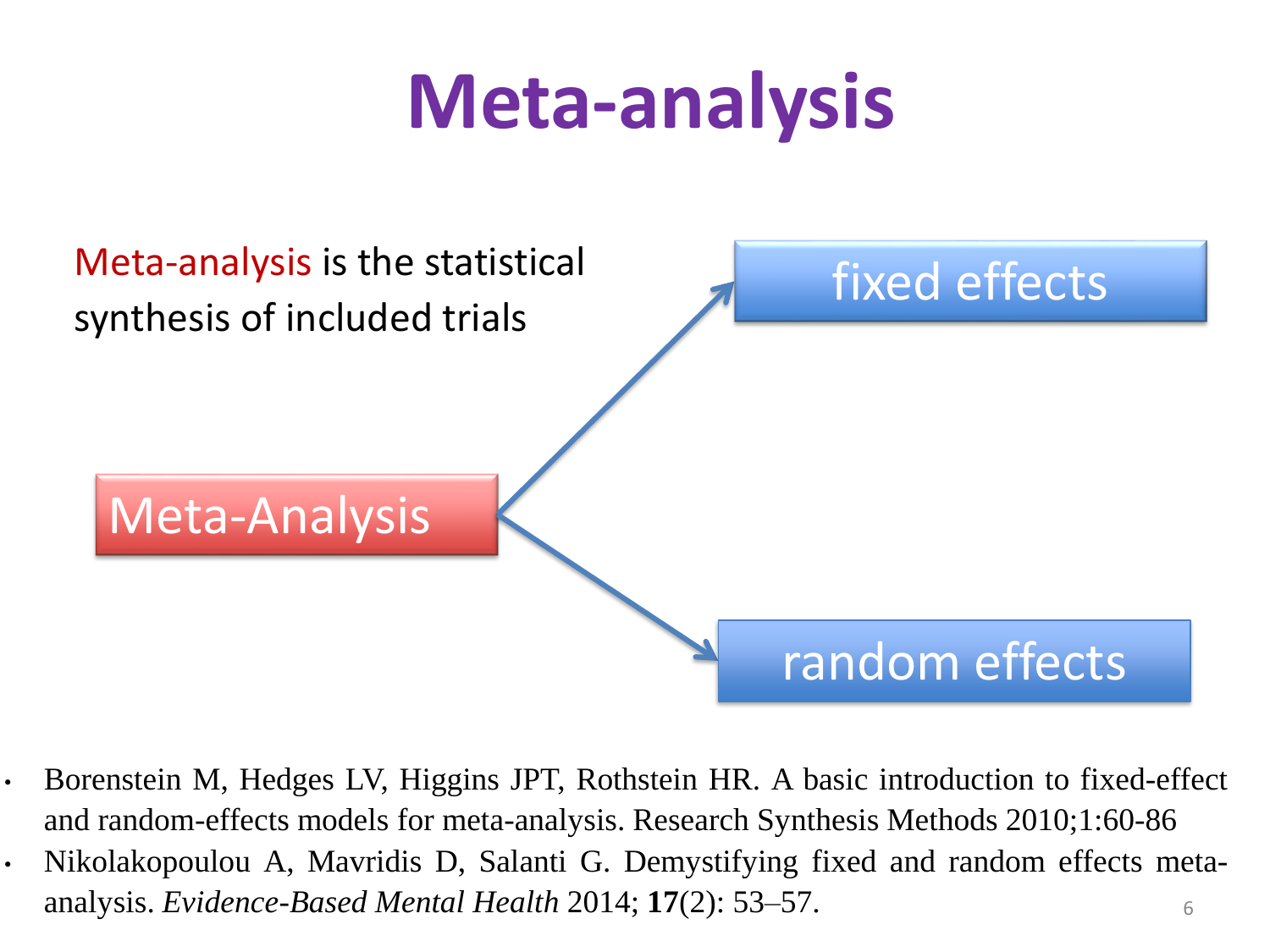### Meta-Analysis

- Meta-analysis is a two-stage procedure. The unit of analysis is the trial and not the individual (unless you have IPD)
- 1<sup>st</sup> stage: extract data from the included trials. Compute a summary statistic (mean difference, odds/risk ratio etc) for each trial that describes the intervention effect (effect size) and quantify its uncertainty
- 2<sup>nd</sup> stage: Estimate a summary (pooled) intervention effect as a weighted average of the intervention effects estimated in individual studies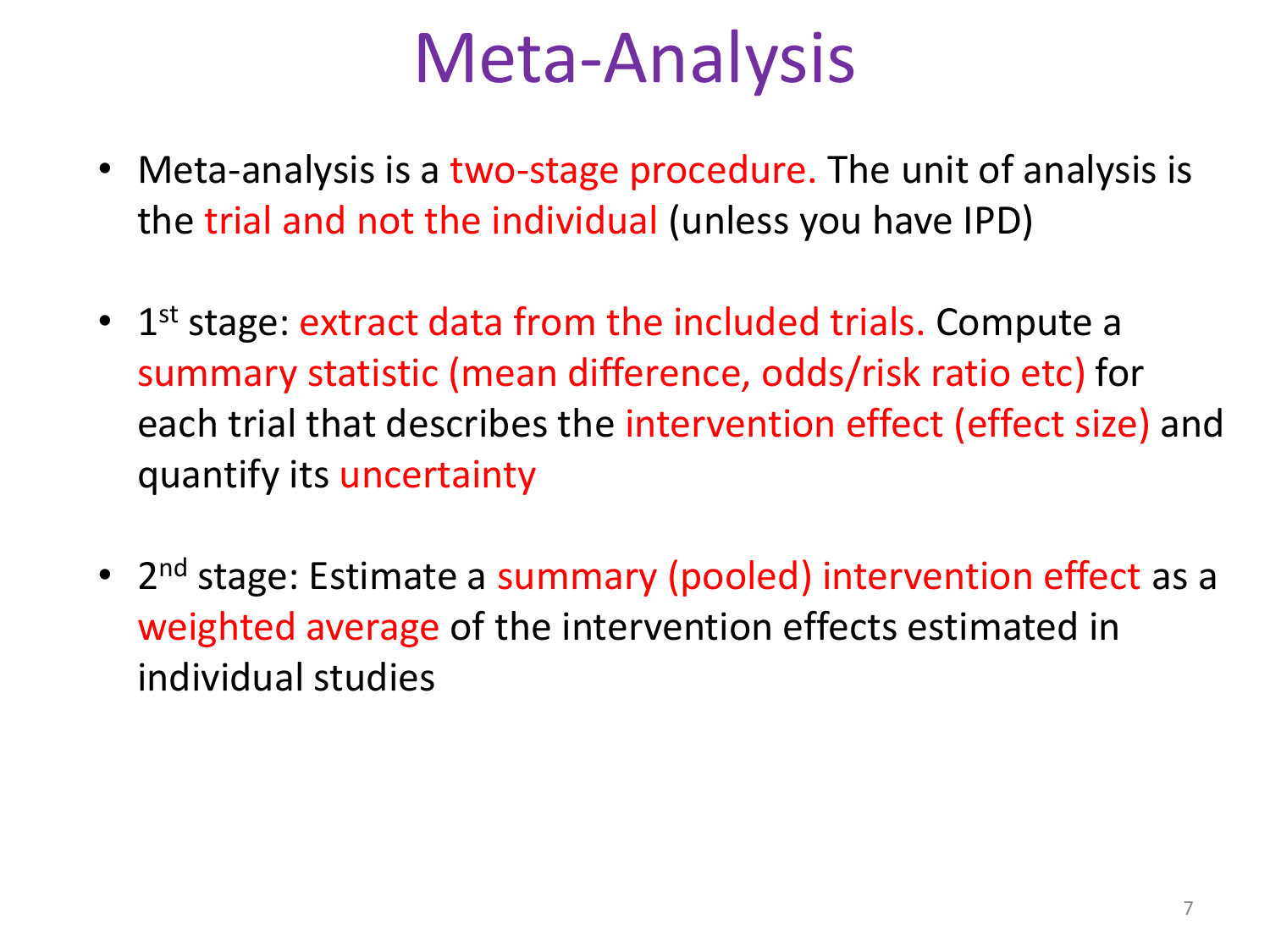### **Advantages of meta-analysis**

- To increase power and precision
	- detect effect as statistically significant; narrower Cis
- To quantify effect sizes and their uncertainty – reduce problems of interpretation due to sampling variation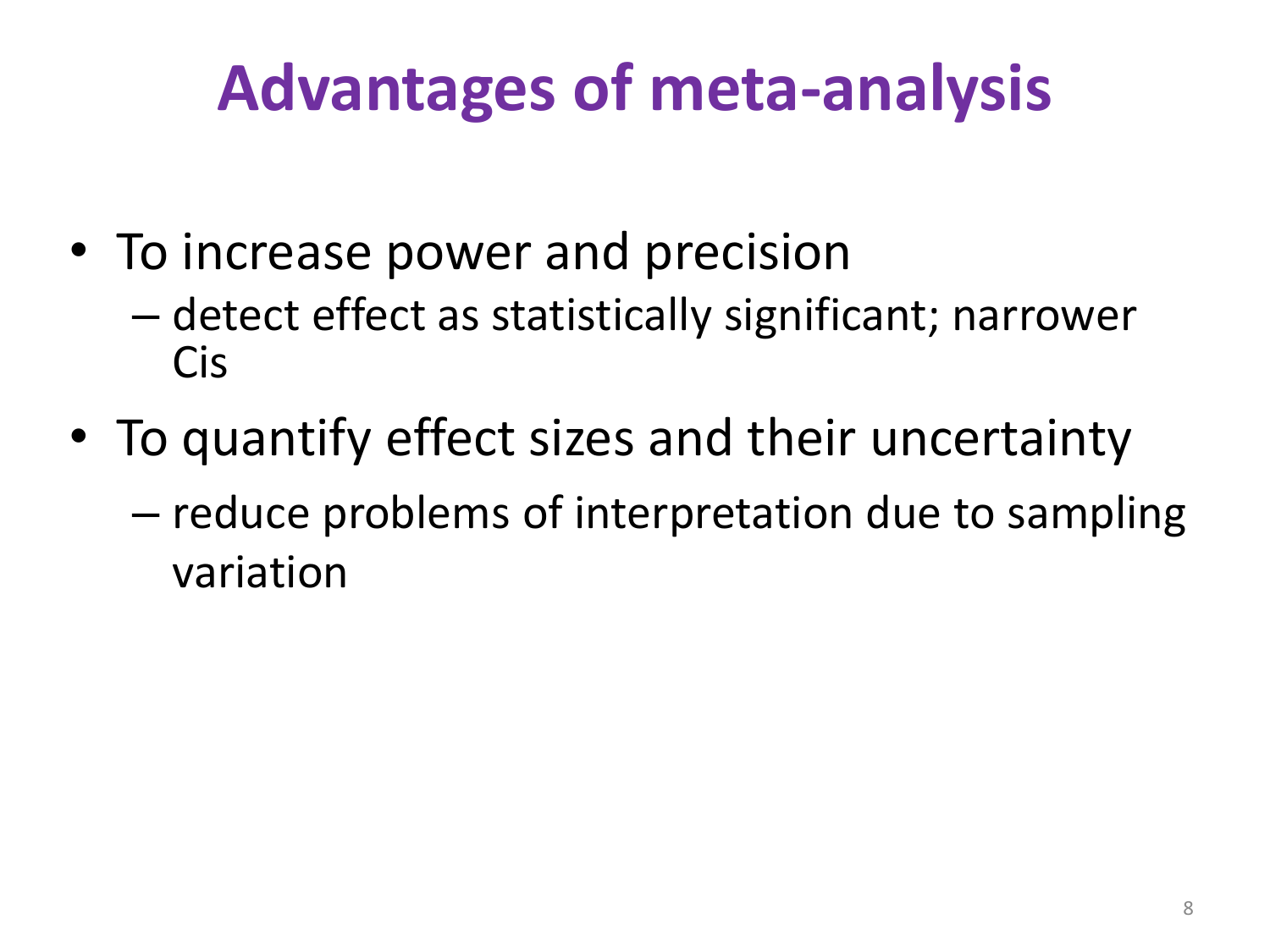Streptokinase and myocardial infarction

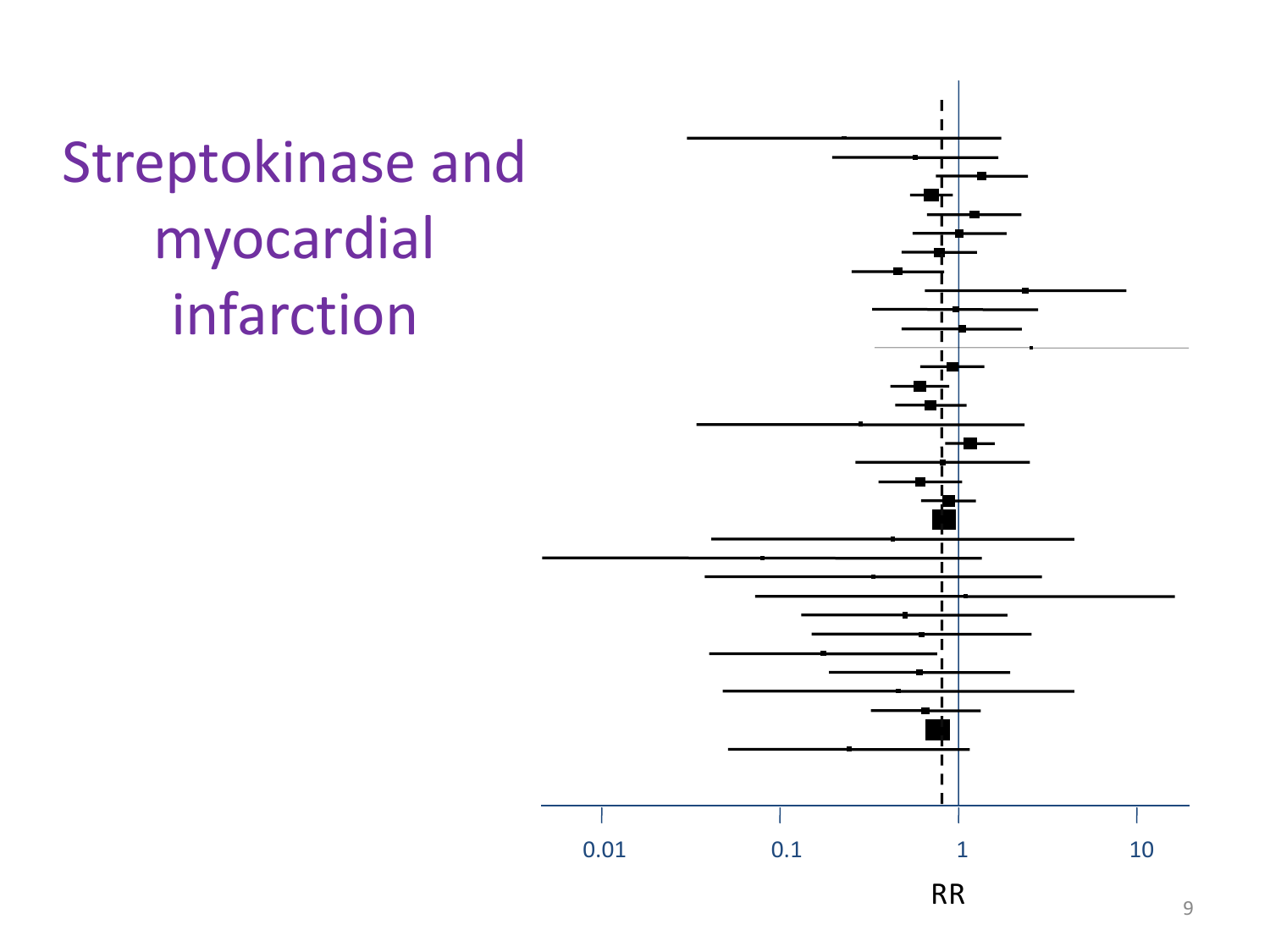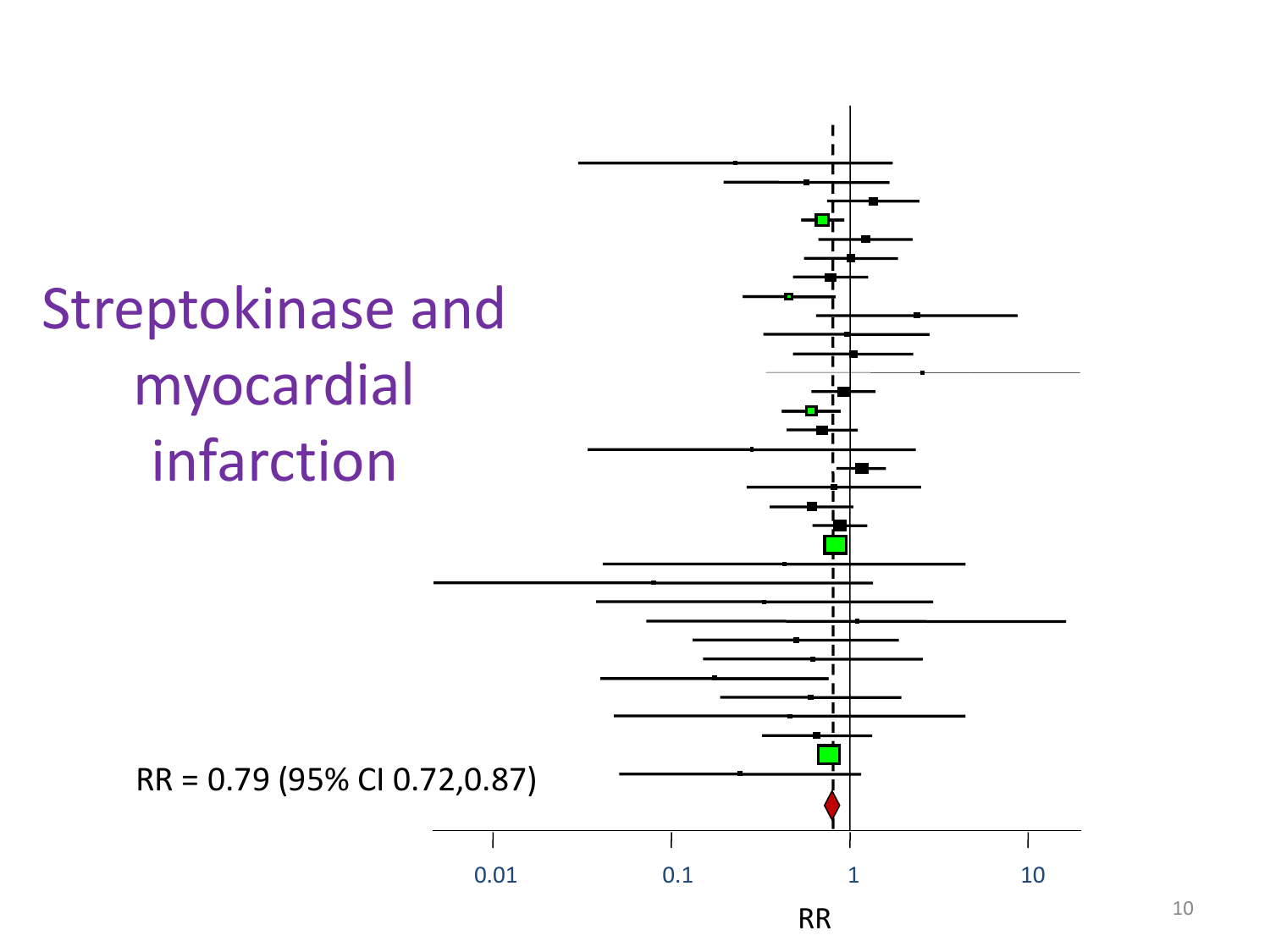## Medical decision making

- Administration of intravenous streptokinase for myocardial infarction
- Since 1977 there were lots of RCTs (5000 patients in total), for which a statistical synthesis clearly shows a significant reduction in mortality
- We waited for an extra 10 years (and randomized an extra 30 000 patients!) until streptokinase was adopted
- 15000 patients were randomized to a less effective treatment and ran a higher risk of death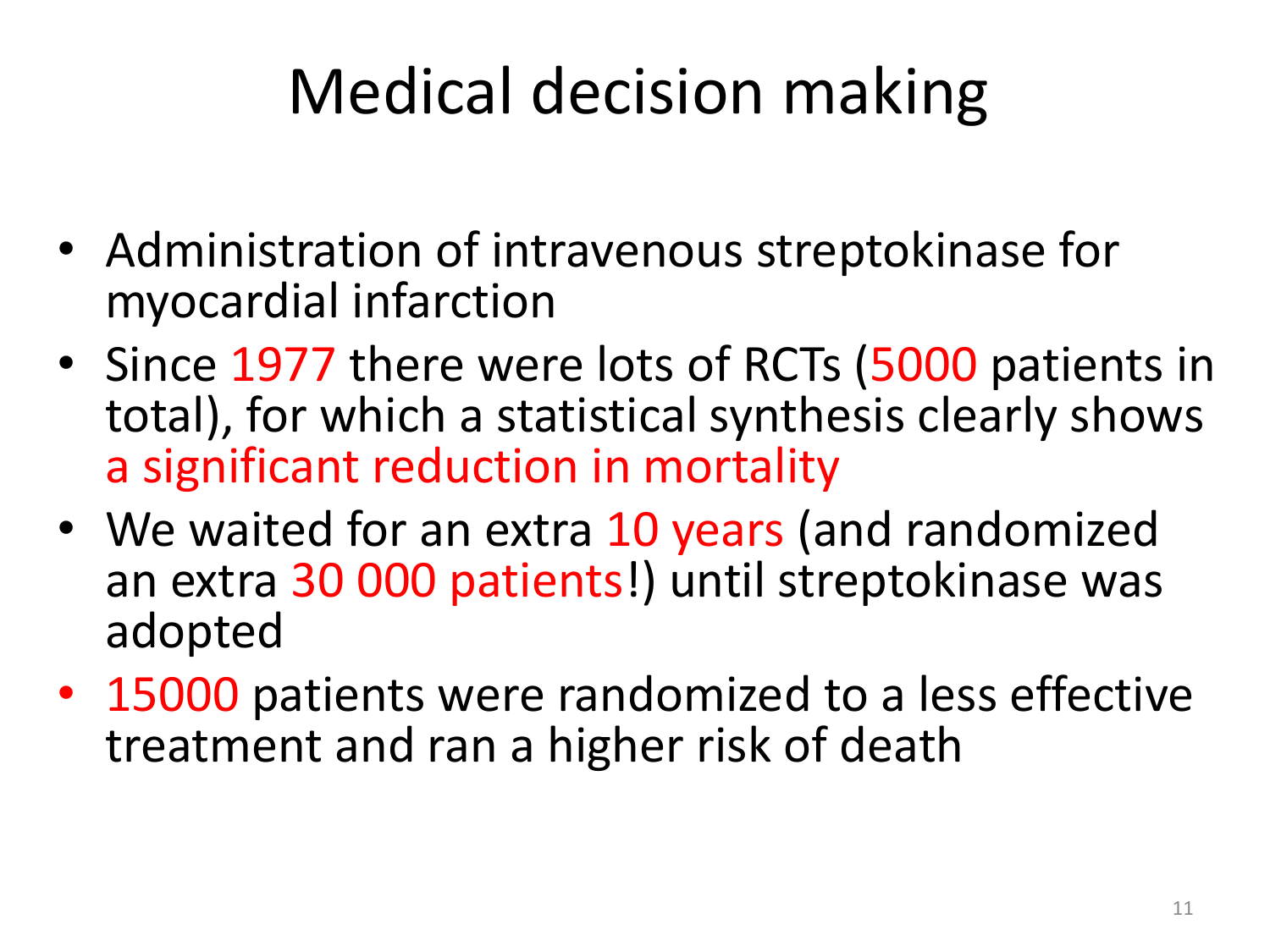

Cumulative Mantel-Haenszel

Individual Analysis and Conventional

Figure 1. Conventional and Cumulative Meta-Analyses of 33 Trials of Intravenous Streptokinase for Acute Myocardial Infarction. The odds ratios and 95 percent confidence intervals for an effect of treatment on mortality are shown on a logarithmic scale. A bibliography of the published trial reports is available from the authors.

12 Lau J et al. 1992. Cumulative meta-analysis of therapeutic trials for myocardial infarction. New England Journal of Medicine 327(4): 248-254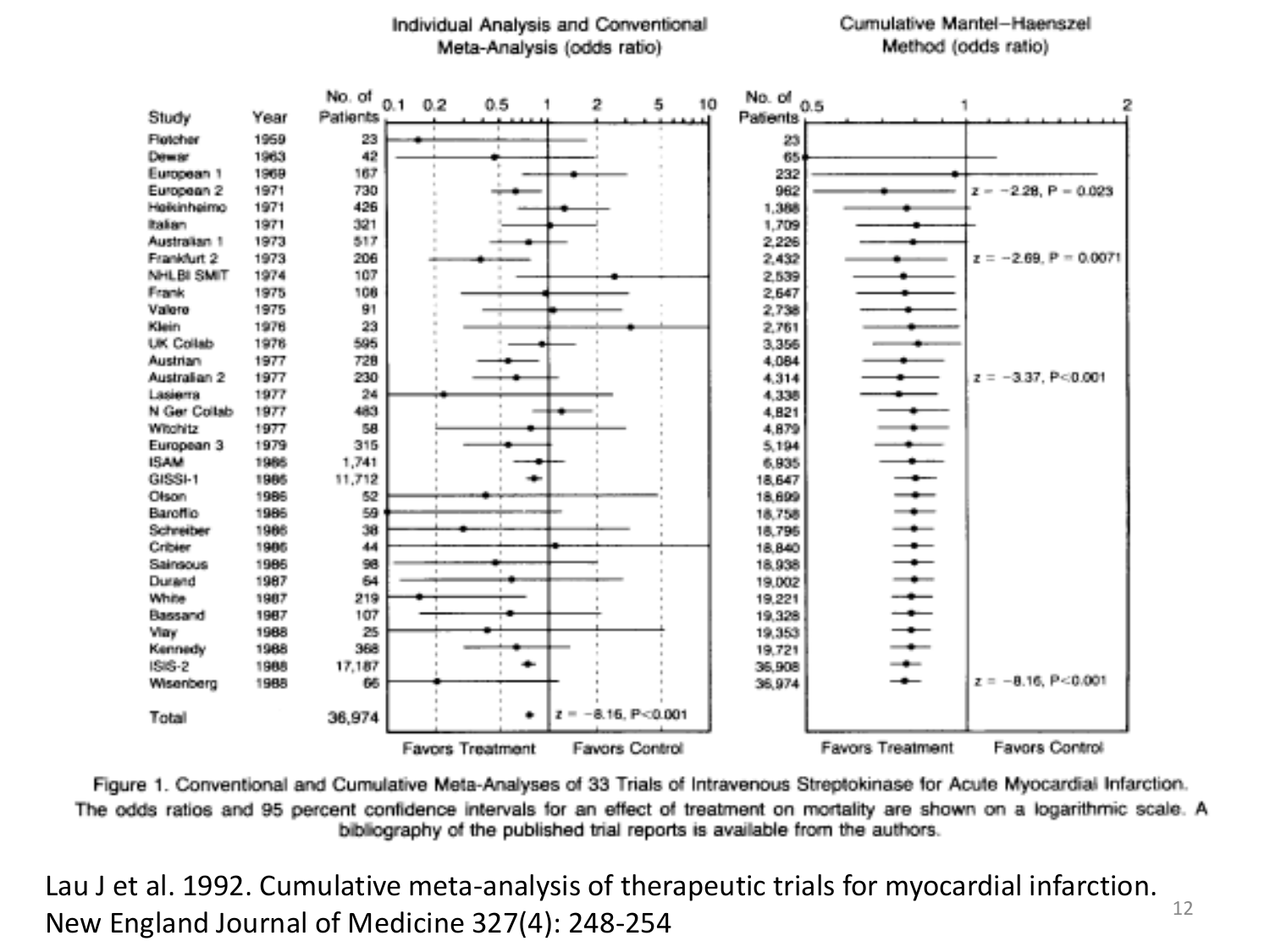# **Why missing outcome data matter ?**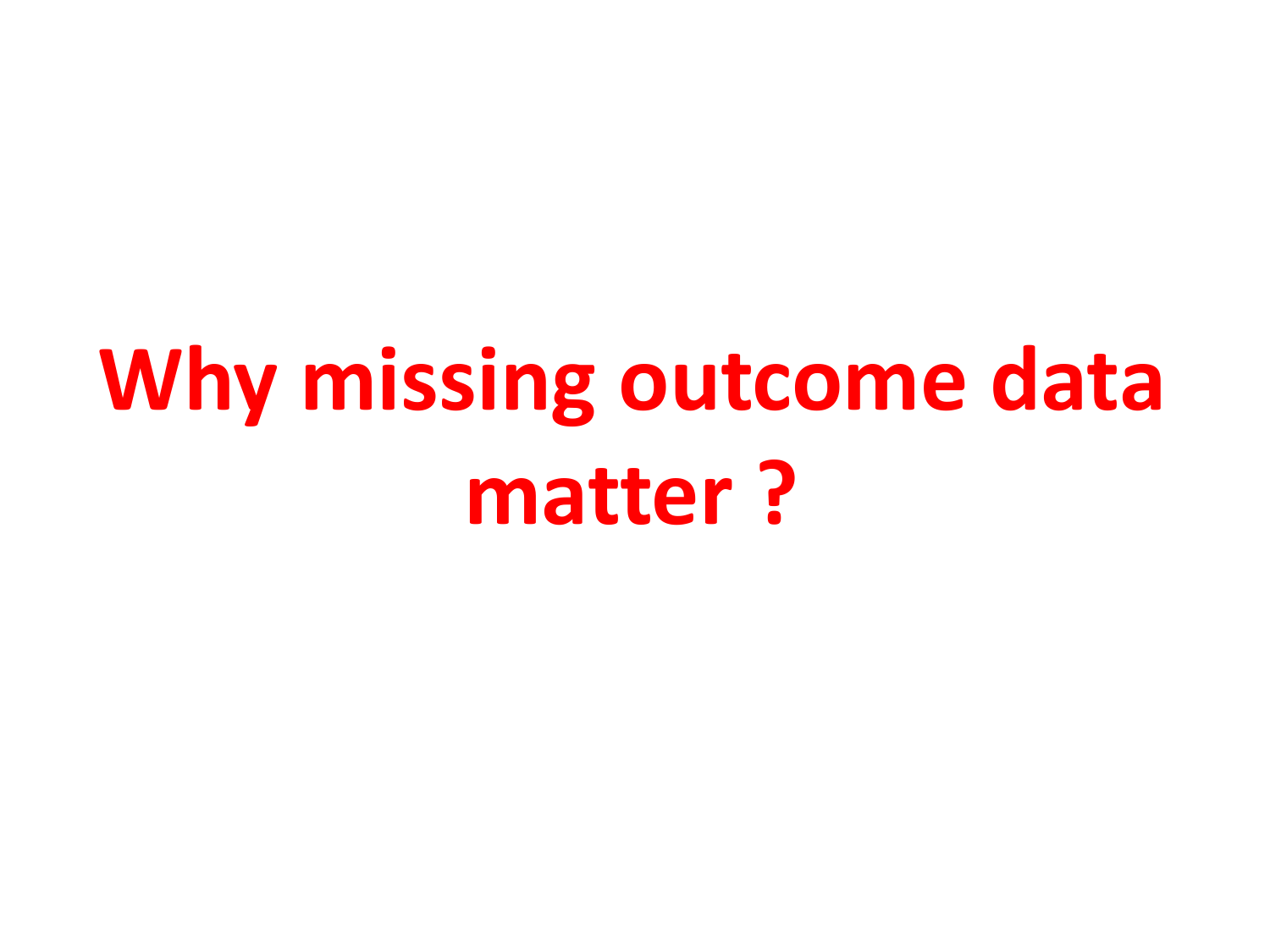# **Why missing outcome data matter**

- Missing outcome data are common in RCT's
	- In mental health, the dropout rate may exceed 50%

It creates two main problems at RCT level:

- **loss in power and precision** 
	- Because the sample size decreases
- **Bias (maybe)**
	- **Any analysis must make an untestable assumption about missing data**
	- $-$  wrong assumptions  $\longrightarrow$  biased estimates
- There is **no remedy for missing data**  we can only do sensitivity analyses and see how much the results change under different assumptions
- **Any meta-analysis makes an untestable assumption about missing data – even if reviewers don't realize it!**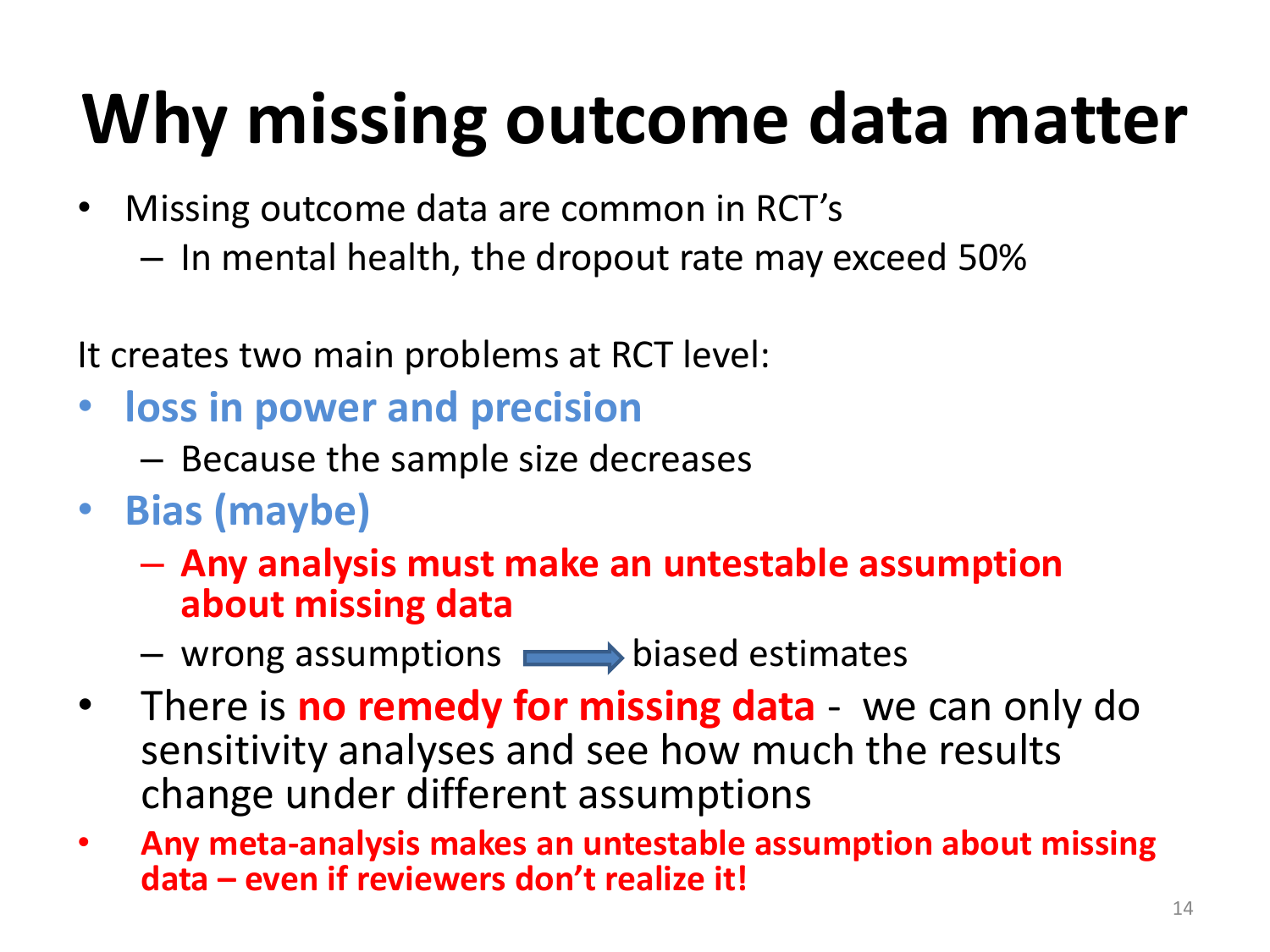## Assumptions about missing outcome data

#### **Missing At Random (MAR)**

*The probability that data are missing does not depend on the outcome or unobserved factors that impact on the outcome*

• In an RCT of antihypertensives that measures blood pressure (BP) data, older participants are more likely to have their BP recorded. Missing data are MAR if at any age, individuals with low and high BP are equally likely to have their BP recorded

#### **Missing Not At Random (MNAR) or Informatively Missing (IM)**

*The probability that data are missing depends on the outcome*

• In an RCT of antipsychotics individuals with relapse are more likely to leave the study early in the placebo group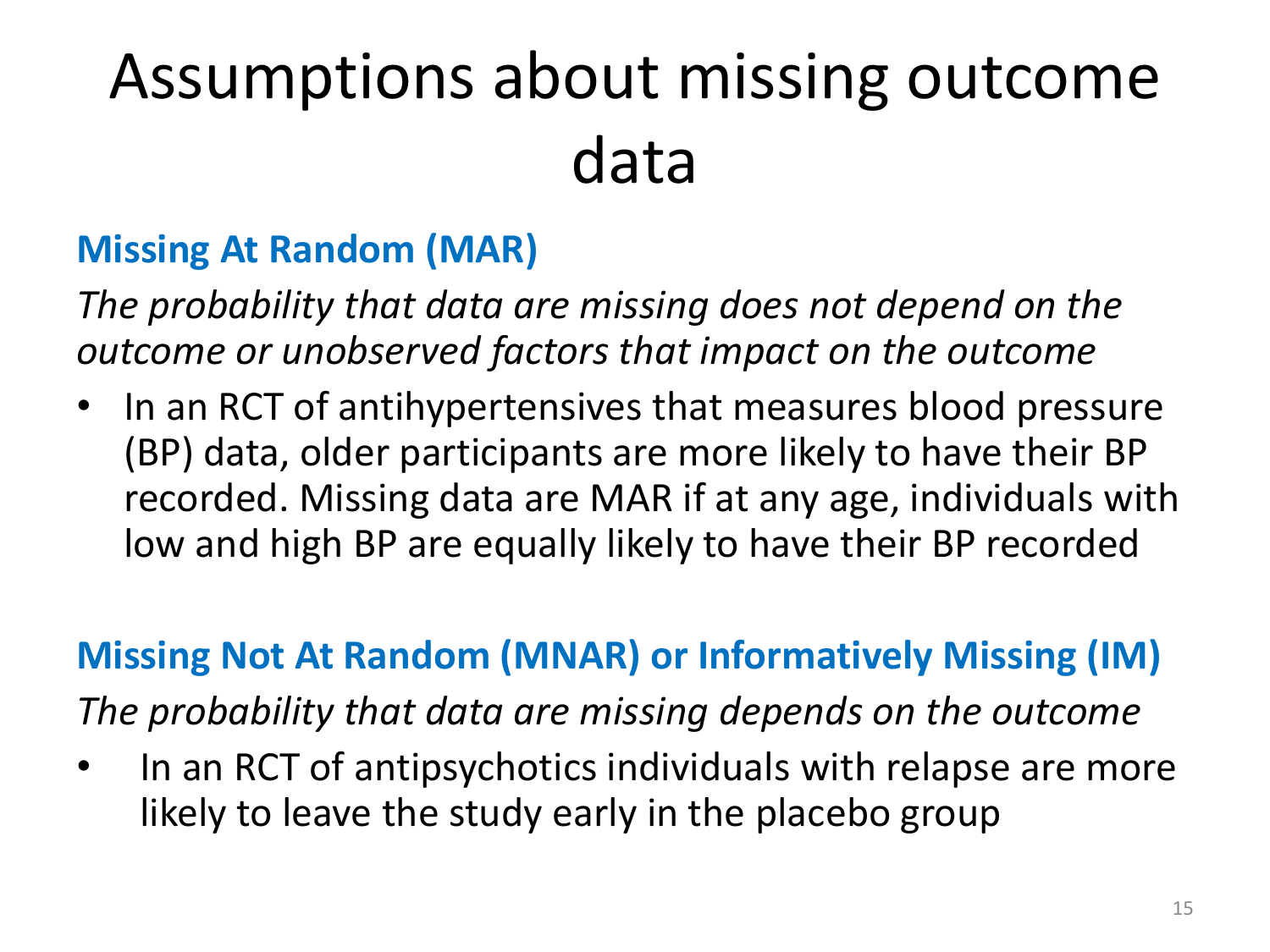# **Intention-to-treat (ITT) analysis**

- Analyze all participants according to the randomization group
- An imputation method is needed
- Some imputation methods do not take uncertainty of imputation into account and consider imputed data as observed data, inflating sample size and producing spuriously narrow confidence intervals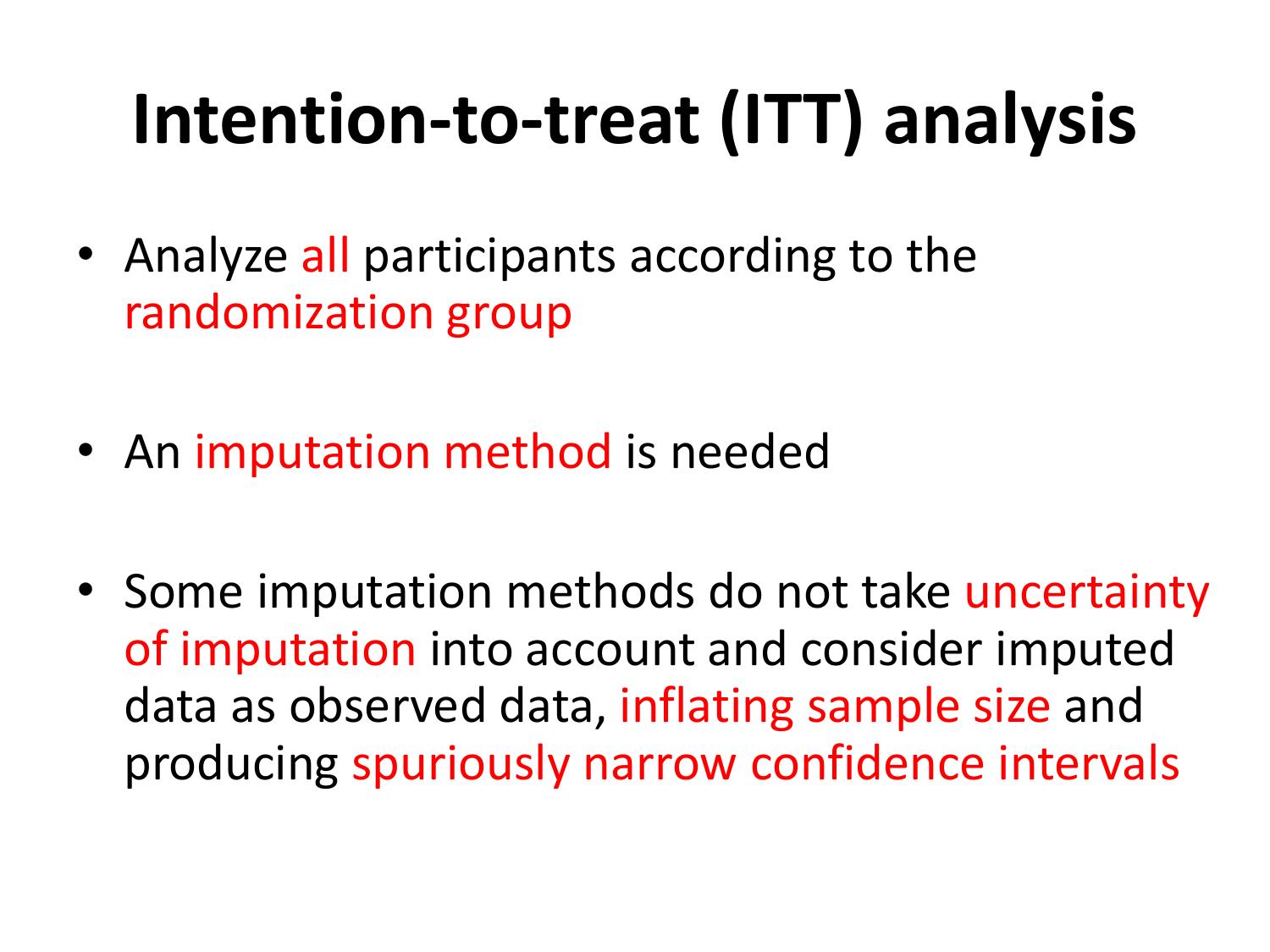### RCT: Haloperidol vs. placebo in schizophrenia (Beasley 1998)

|             | <b>Success</b> | Failure | <b>Missing</b> |
|-------------|----------------|---------|----------------|
| Haloperidol | 29             | 18      | 22             |
| Placebo     | 20             | 14      | 34             |

- Outcome: clinical global improvement (yes/no)
- RR=1.03 (0.66,1.61)
- Missing rates are 32% for haloperidol and 50% for placebo
- **How do systematic reviewers analyze these data?**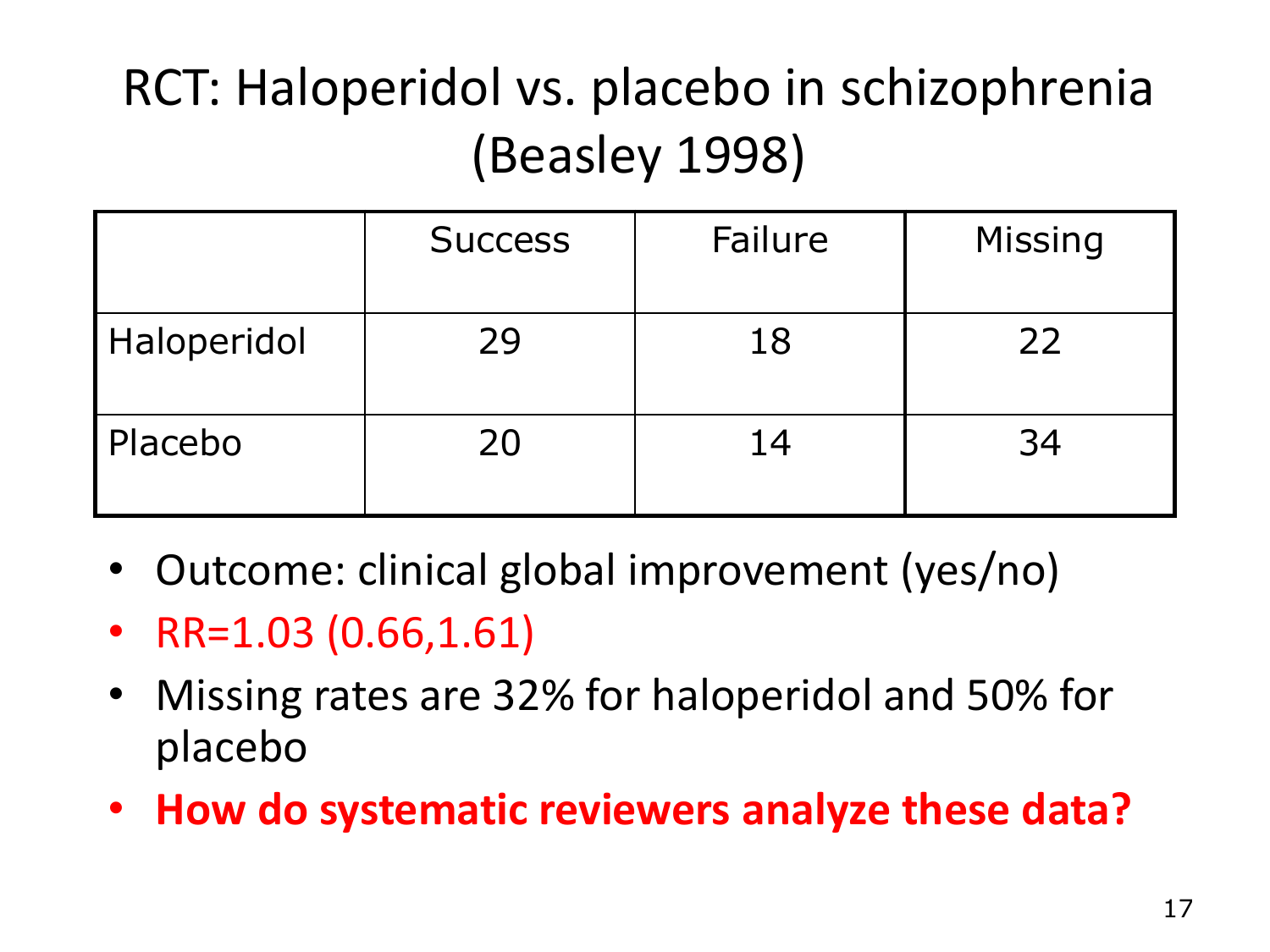### RCT: Haloperidol vs. placebo in schizophrenia (Beasley 1998)

|             | <b>Success</b> | Failure | <b>Missing</b> |
|-------------|----------------|---------|----------------|
| Haloperidol | 29             | 18      | 22             |
| Placebo     | 20             | 14      | 34             |

- **Success rates: 29/47=0.62 vs 20/34=0.59 (Available Cases Analysis, ACA)**
- *Which is the assumption behind?*
- *MAR!*
- **Success rates: 29/69=0.42 vs 20/68=0.29**
- *Which is the assumption behind?*
- *We assume that successes have no chance to dropout!*
- **ANY analysis makes assumptions which, if wrong, produces biased results!**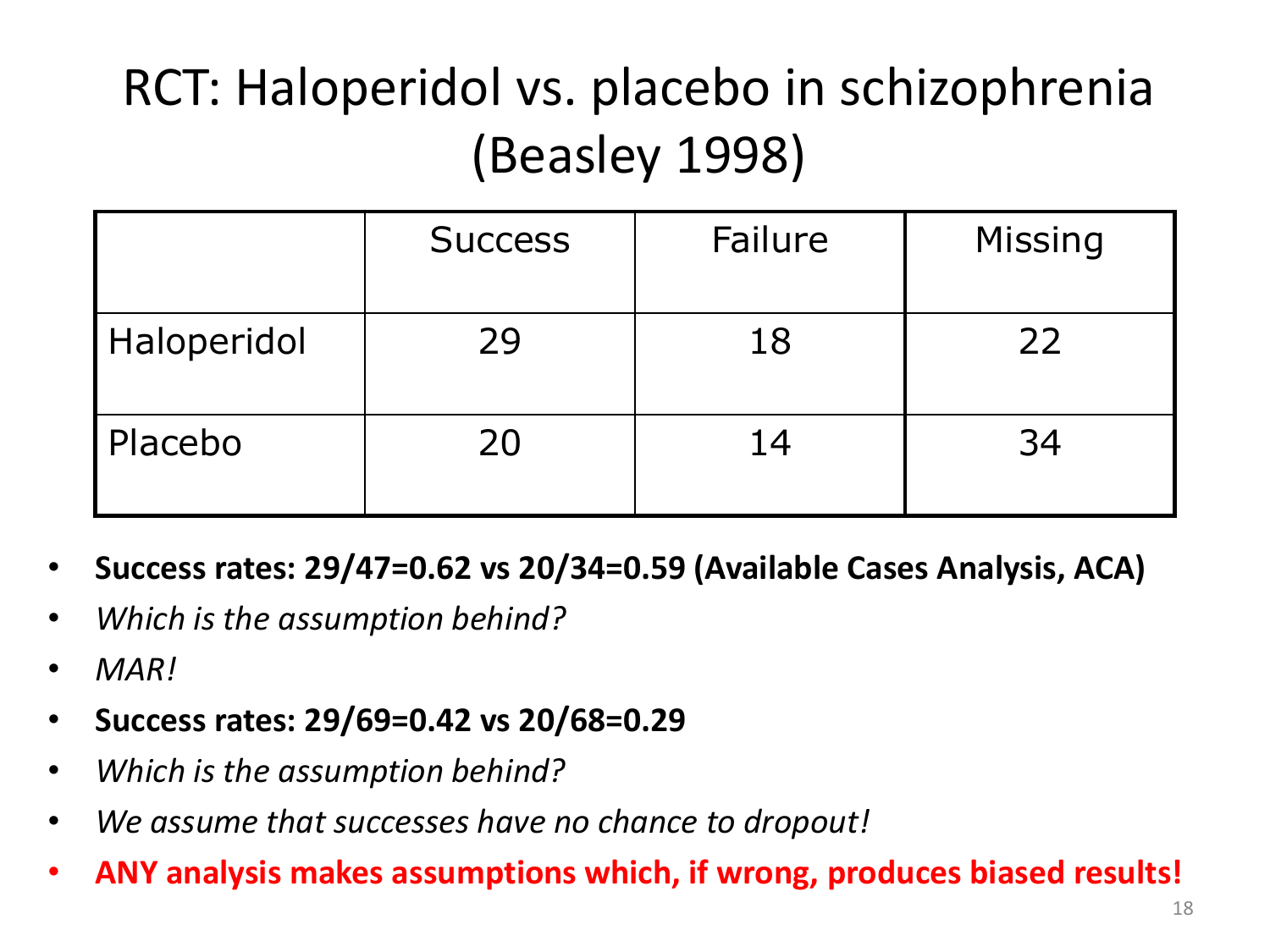#### Random effect meta-analysis of mean change in HAMD21 score. Mirtazapine vs placebo. Complete case analysis

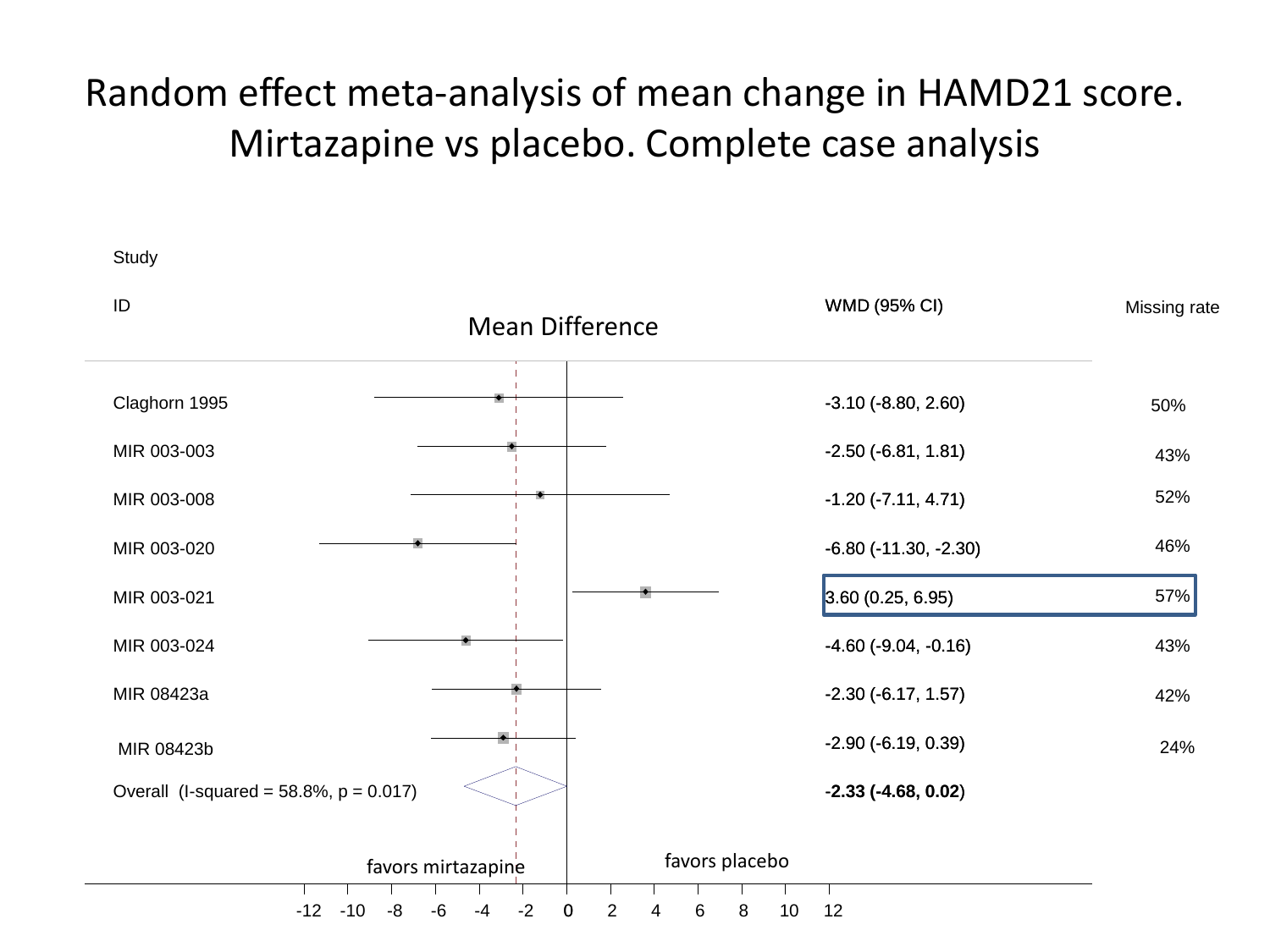## **Imputation methods**

- Single imputation (Last Observation Carried Forward –LOCF, mean imputation, worst/best case scenario etc)
- Statistical models (inverse probability weightingselection model, likelihood methods, Bayesian methods, multiple imputation, pattern-mixture models)
- **Many recently published papers in top medical journals suggest single imputation methods! Many recent RCTs employ single imputation schemes such as LOCF**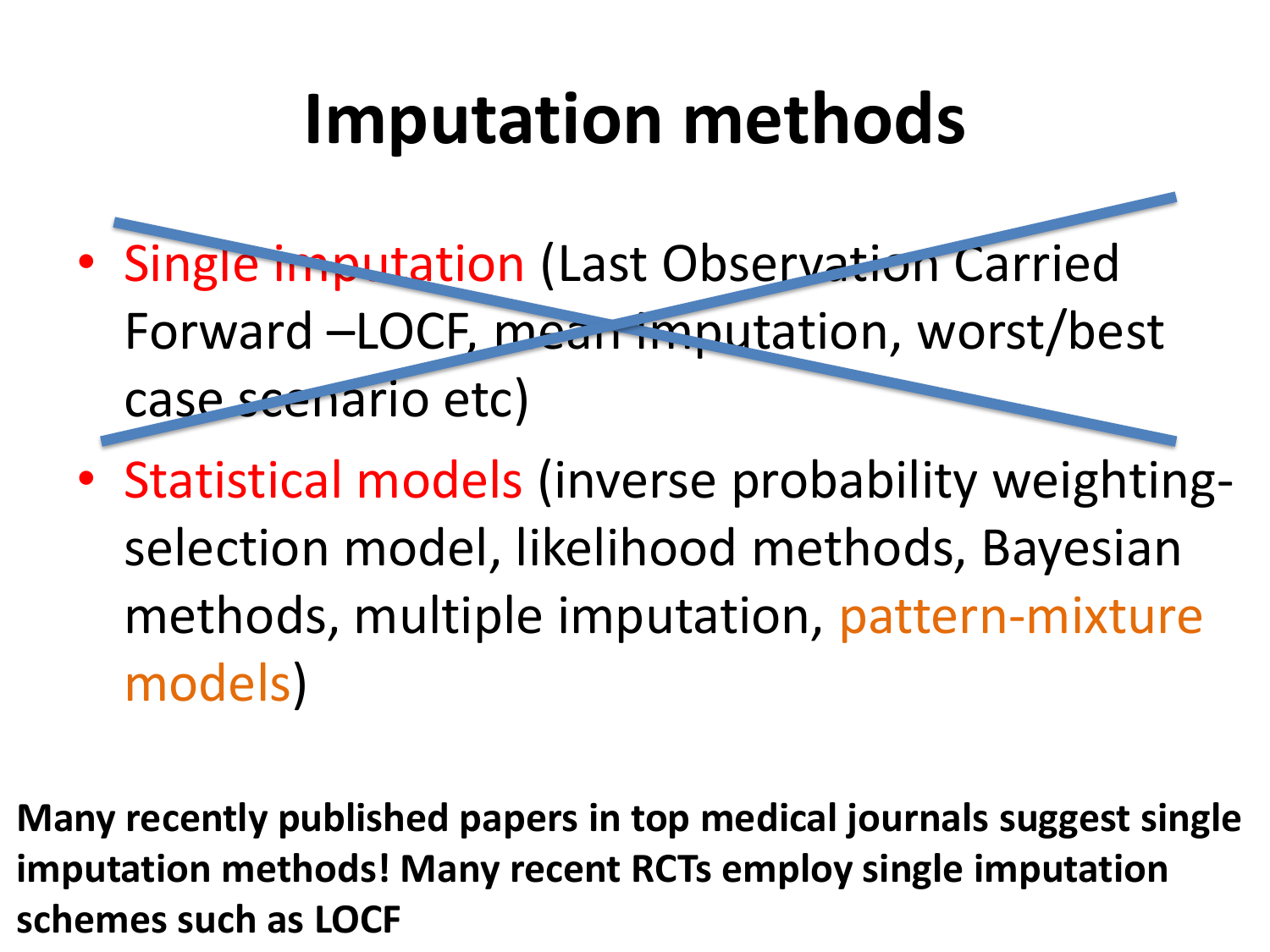### Summary table of possible analyses (Cochrane Handbook)

| <b>Analysis</b>                   | <b>Outcome</b>       | <b>Description of</b><br>method/how it handles<br>missing participants                        | <b>Assumptions about</b><br>missing outcome data                                              | <b>Adequacy for</b><br>addressing missing<br>data                                                          |
|-----------------------------------|----------------------|-----------------------------------------------------------------------------------------------|-----------------------------------------------------------------------------------------------|------------------------------------------------------------------------------------------------------------|
| <b>Available</b><br>cases         | binary<br>continuous | ignore them                                                                                   | a random sample of all valid under missing at<br>participants                                 | random (MAR)                                                                                               |
| worst (best)-<br>case<br>scenario | binary               | imputes failures in the<br>treatment group and<br>successes in the control<br>(or vice-versa) | worse in the<br>experimental group<br>(better in the<br>experimental group)                   | inflates sample size<br>and erroneously                                                                    |
| mean<br>imputation                |                      | continuous imputes the mean value                                                             | the same as observed                                                                          | <i>increase</i><br>precision/reduce<br>standard errors                                                     |
| other simple                      | binary               | imputes specific number<br><b>imputation</b> continuous of successes/mean value               | explicit assumptions<br>about them                                                            |                                                                                                            |
| gamble-<br>hollis                 | binary               | downweight studies<br>according to best/worst<br>case scenarios                               | studies with large<br>differences between<br>best/worst case<br>scenario are less<br>reliable | too extreme<br>downweighting.                                                                              |
| <b>The</b><br>suggested<br>model  | binary<br>continuous | downweight studies with<br>high missing rates                                                 | the more the missing<br>rate the less reliable is<br>the estimate                             | <b>Accounts for</b><br>uncertainty in the<br>missing outcome<br>data - Expert opinion<br>can also be used. |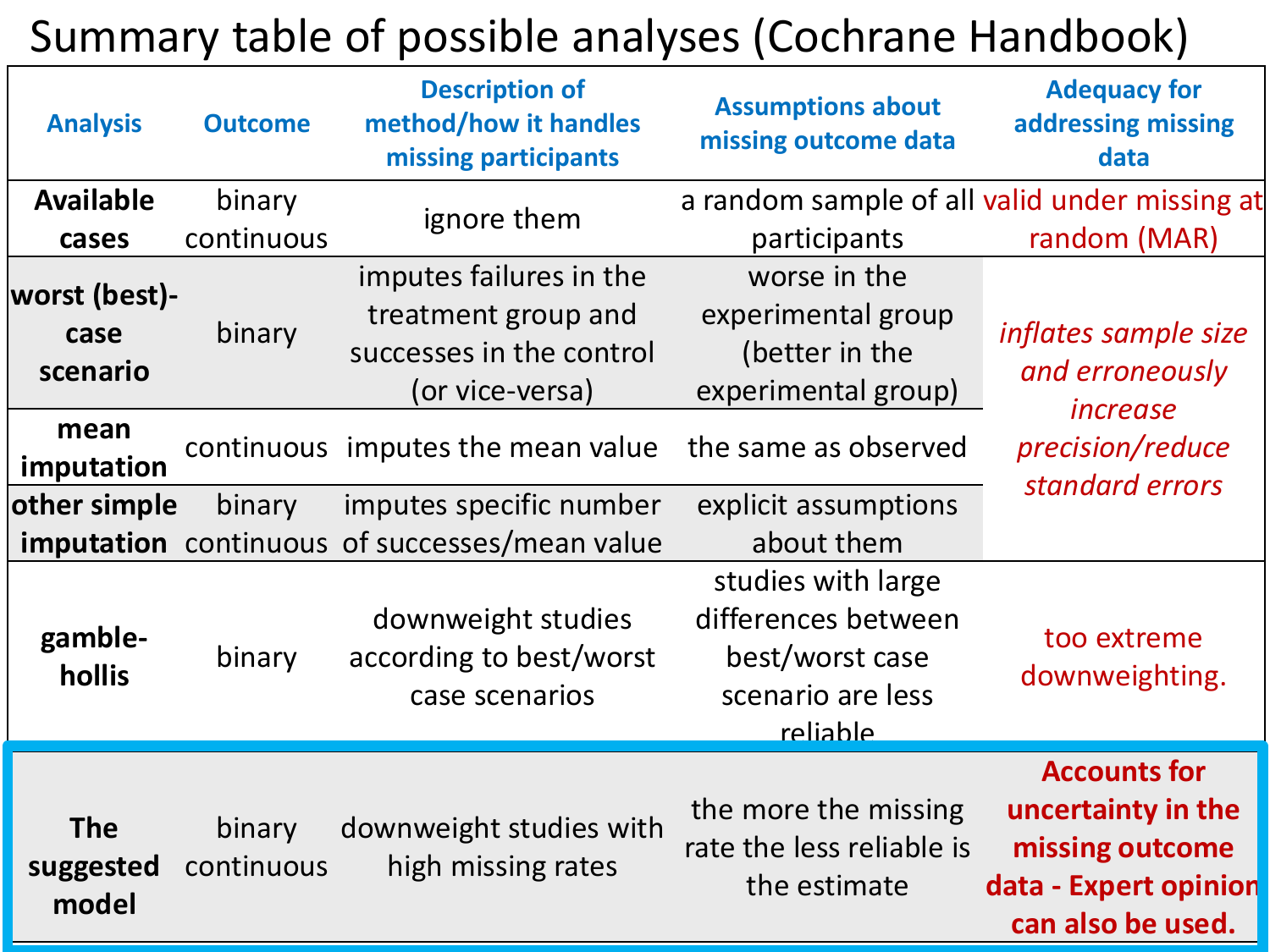## Pattern mixture models

$$
Y=\left( Y^{obs}, Y^{miss}\right){\rm '}
$$

*i* refers to study *j* refers to arm *k* refers to individual  $R_{ijk} =$ 1 *if outcome is reported* 0 *otherwise* í ï î ï

ì

$$
P(R_{ijk} = 1) = \rho_{ij}^{obs}
$$

$$
E(Y_{ijk} | R_{ijk} = 1) = C_{ij}^{obs}
$$

$$
E(Y_{ijk} | R_{ijk} = 0) = C_{ij}^{miss}
$$

$$
f(Y,R)=f(Y|R)f(R)
$$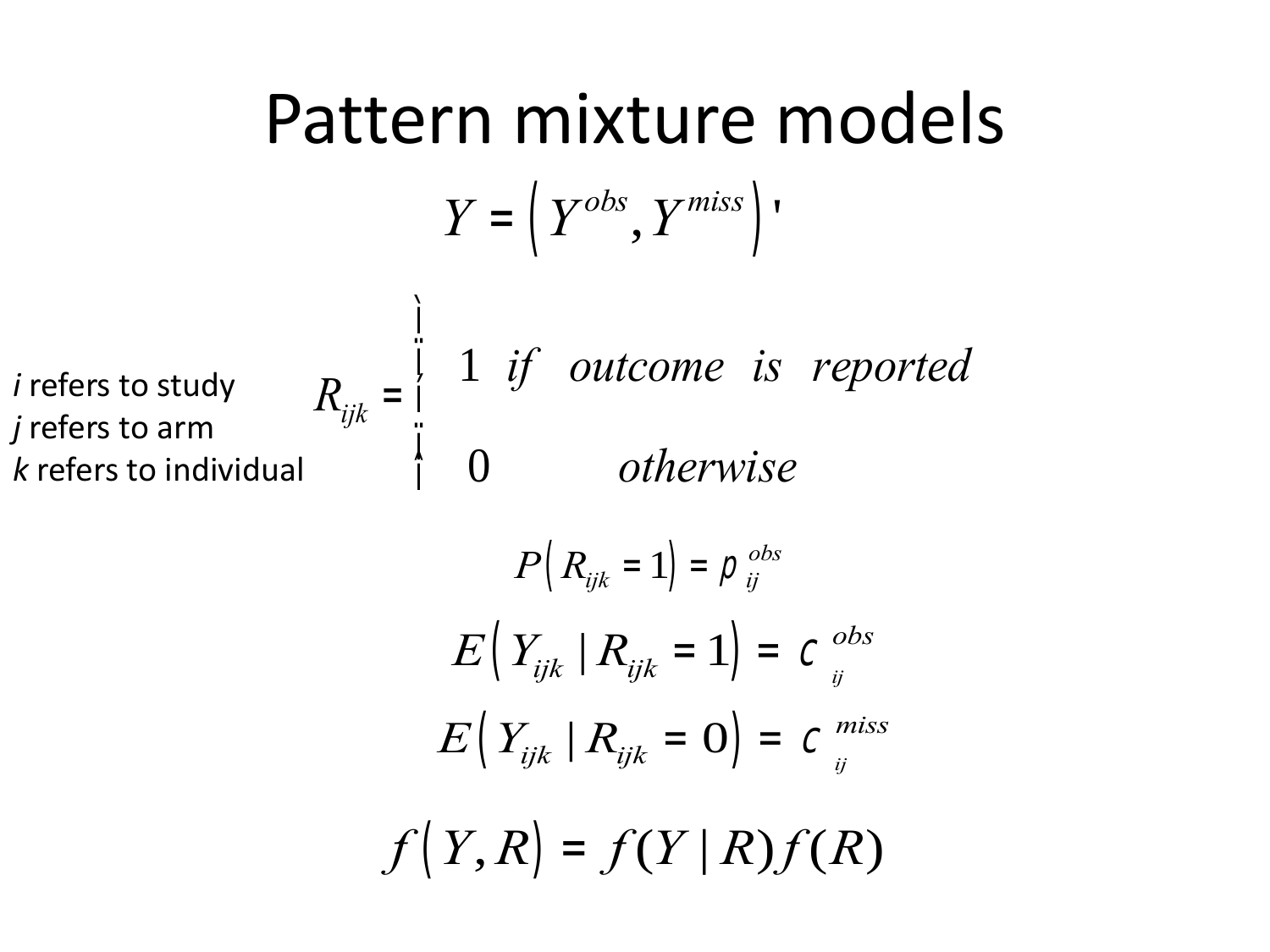## Model for arm  $j$  of study  $i$ pattern mixture model



studies i, arms j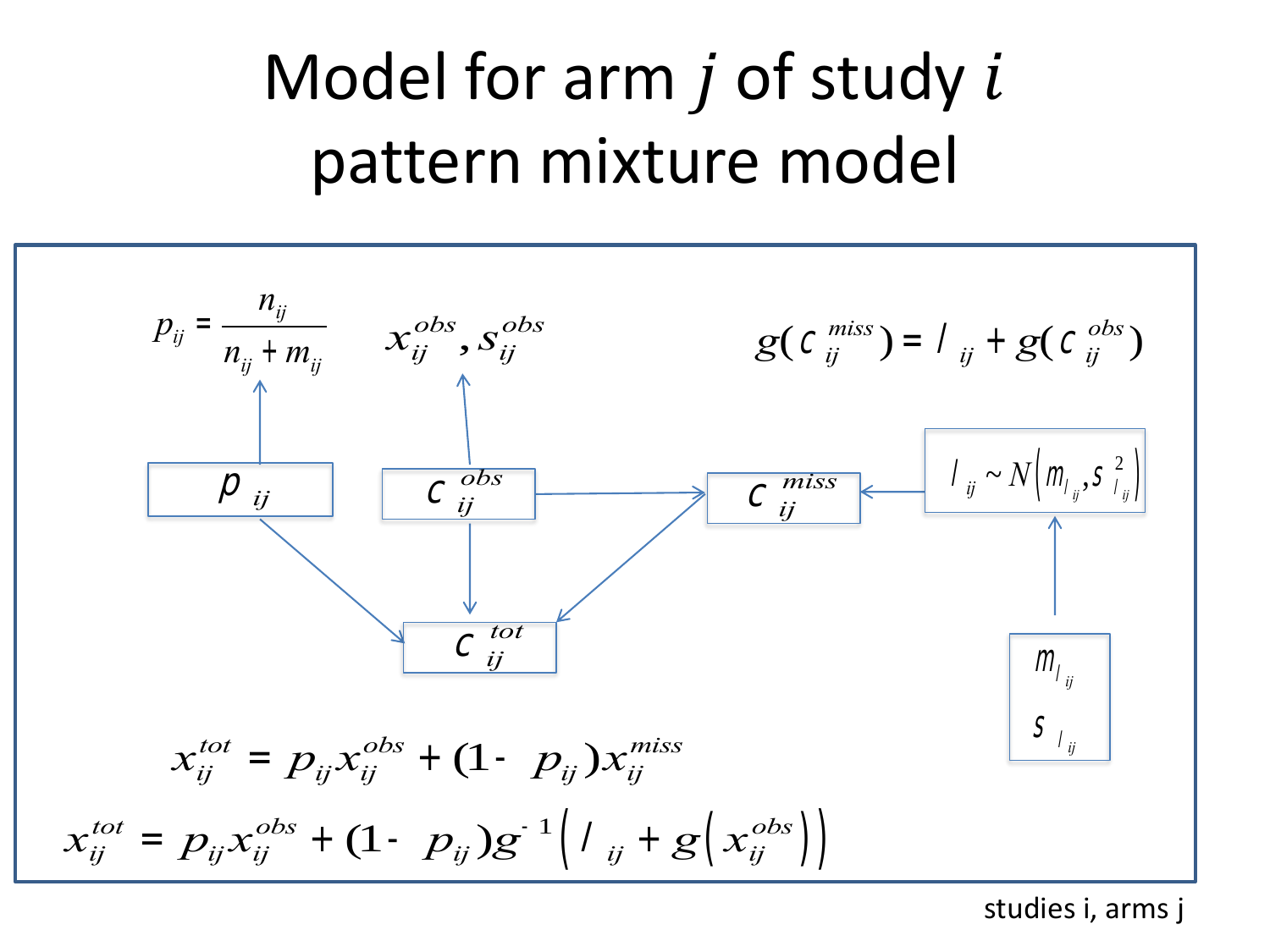### **Continuous outcome**

### Informative Missingness Difference in means

$$
g(C_{ij}^{miss}) = I_{ij} + g(C_{ij}^{obs})
$$

g is the identity function

$$
I_{ij} = C_{ij}^{obs} - C_{ij}^{obs}
$$

### IMP =λ= mean in missing – mean in observed

**λ=1** the mean in the missing participants exceed the mean in the observed participants by one unit **λ=-1** the mean in the missing participant is one unit less compared to the mean of the observed participants **λ=0 the data is missing at random**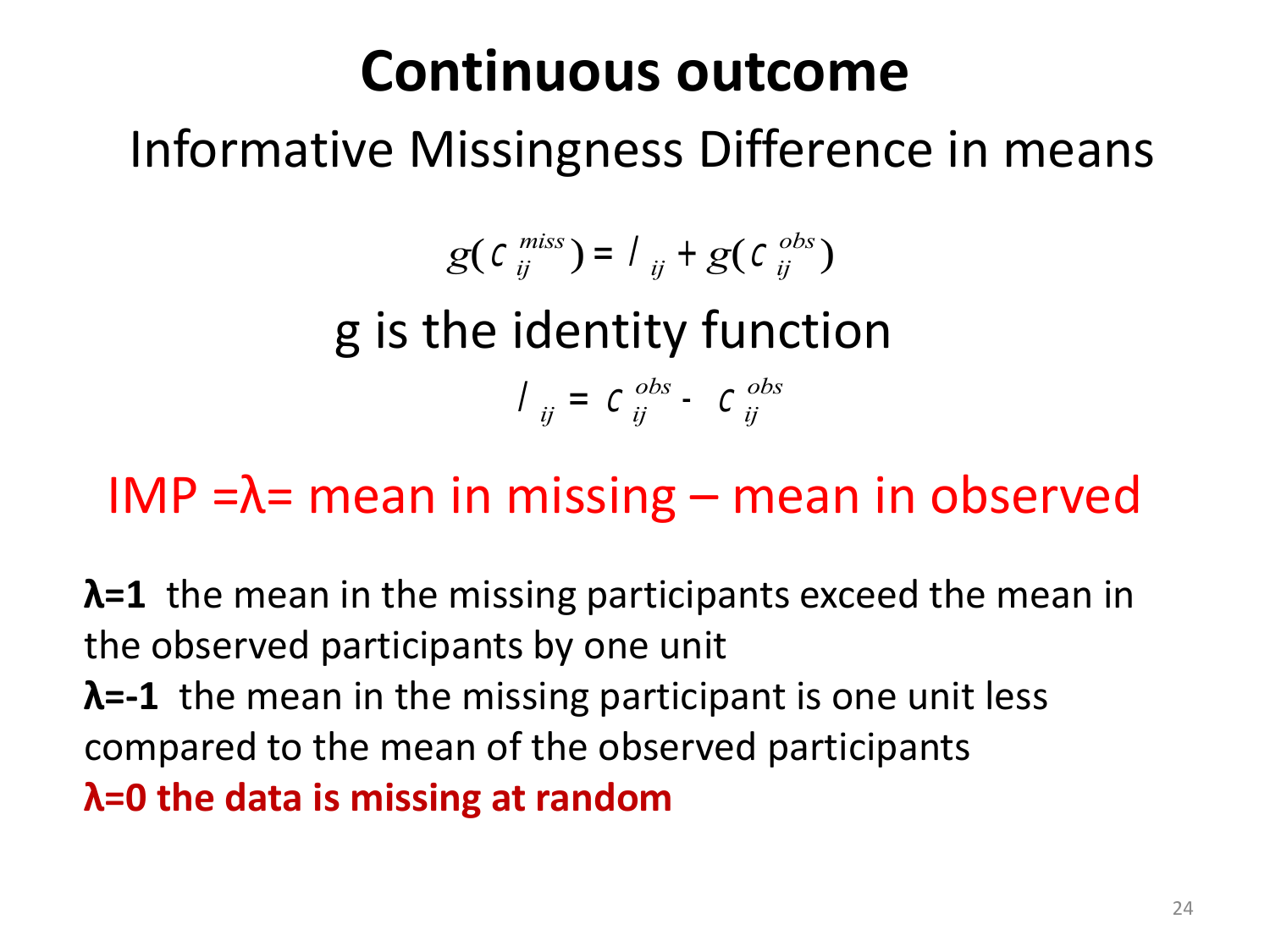## We work out the total means starting from IMP!

• Ask a clinician (or several!) with experience in clinical trials in the field

"Out of 100 patients randomized in drug X, 60 finished the study and had a mean score 3 whereas 40 patients did not finish. What do you guess would be the mean score in those who did not finish?"

-he answered "the mean score in those who did not finish is on average 4"

### $\lambda$ =IMP = mean in missing – mean in observed=4-3=1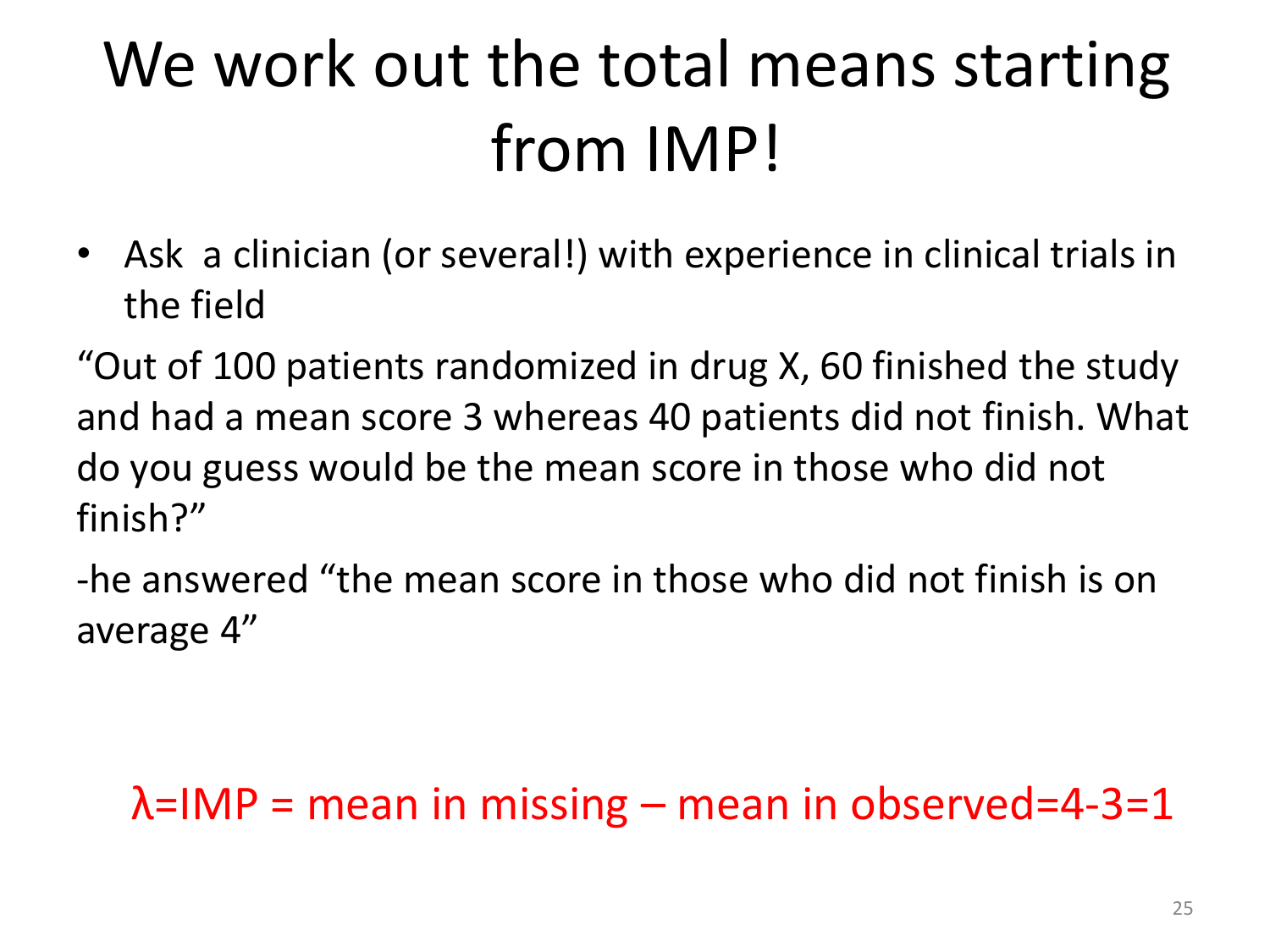### **Fictional example:** Studies with same standard deviations and observed sample sizes per arm, but different missing rates

| Study          | Observed | Naïve SE<br>(relative weight) |     |
|----------------|----------|-------------------------------|-----|
|                | 100      | 0.07(20%)                     | 100 |
| $\overline{2}$ | 100      | 0.07(20%)                     | 120 |
| 3              | 100      | 0.07(20%)                     | 150 |
| 4              | 100      | 0.07(20%)                     | 200 |
|                | 100      | 0.07(20%)                     | 300 |

Would you give each study the same weight?

No, because uncertainty should be larger when you have more missing data! The assumption (MAR or a specific form of IM) you will make to estimate IMP has more impact on study 5 rather than on study 2! **The observed sample size is not the only source of uncertainty!**

**First source of extra uncertainty:** Proportion of missing data!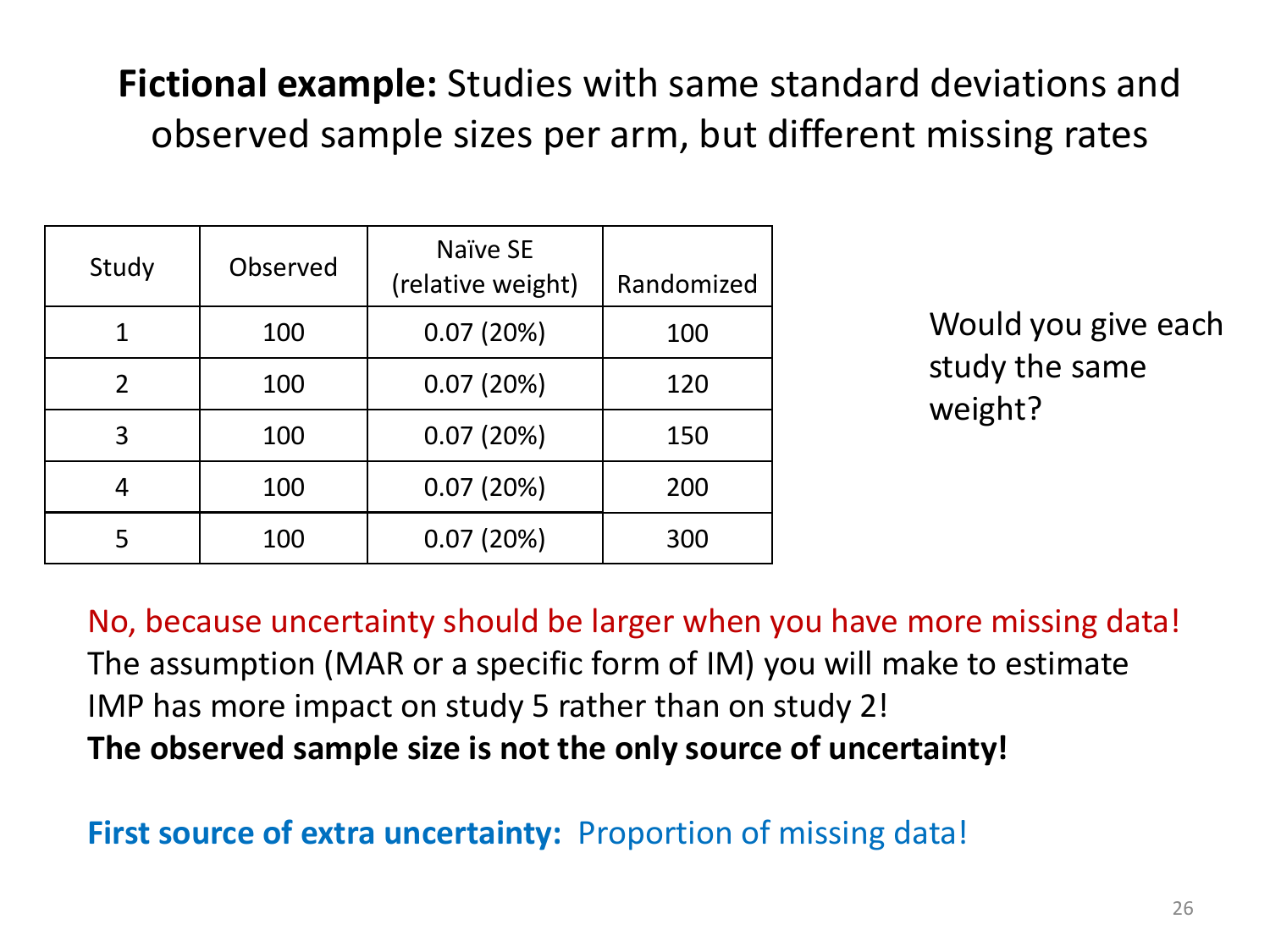### **Fictional example:** Studies with same mean, standard deviations and observed sample sizes per arm, but different missingness rates

| Study          | Observed | Naïve SE<br>(relative weight) | Randomized |
|----------------|----------|-------------------------------|------------|
|                | 100      | 0.07(20%)                     | 100        |
| $\overline{2}$ | 100      | 0.07(20%)                     | 120        |
| 3              | 100      | 0.07(20%)                     | 150        |
| 4              | 100      | 0.07(20%)                     | 200        |
|                | 100      | 0.07(20%)                     | 300        |

We want to assume IMDOM=0

- We can NEVER be sure that the mean in the missing is exactly the same as in the observed
- We have some **uncertainty as to what exactly is the mean in the missing data**
- This can be represented by uncertainty in IMDOM!
- We assume IMDOM=0 with uncertainty interval (-1, 1)

#### **Second source of extra uncertainty:**

Uncertainty about the assumption and IM parameter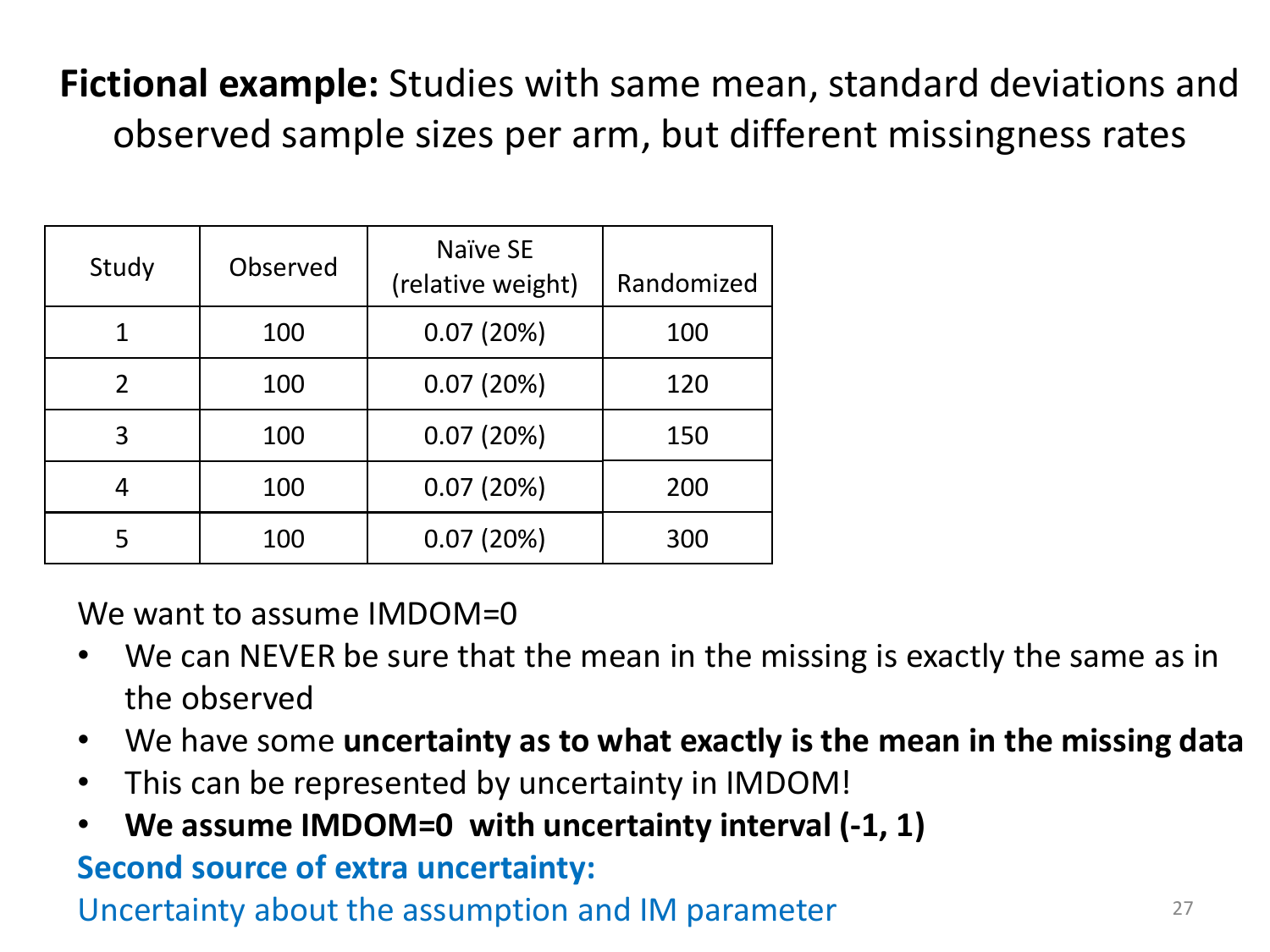## Assumptions about the informatively missingness parameter

• Missing at random (MAR)  $l_{ij} = 0$ 

• Free 
$$
I_{ij}
$$
;  $I_{ij} \sim N(m_{I_{ij}}, s_{I_{ij}}^2)$ 

- Study specific λ:  $l_i \sim N(m_{l_i}, s_{l_i}^2)$  $\binom{2}{1}$
- Correlated λ's

$$
\begin{array}{cccc}\n\text{a} & \text{h}_{i} & \ddot{\mathbf{0}} & \text{h}_{i} & \ddot{\mathbf{0}} & \text{h}_{i} \\
\text{c} & \text{h}_{i} & \ddot{\mathbf{0}} & \text{h}_{i} & \text{h}_{i} & \text{h}_{i} \\
\text{c} & \text{h}_{i} & \ddot{\mathbf{0}} & \text{h}_{i} & \text{h}_{i} & \text{h}_{i} \\
\text{c} & \text{h}_{i} & \ddot{\mathbf{0}} & \text{h}_{i} & \text{h}_{i} & \text{h}_{i} \\
\text{c} & \text{h}_{i} & \ddot{\mathbf{0}} & \text{h}_{i} & \text{h}_{i} & \text{h}_{i} & \text{h}_{i} \\
\text{c} & \text{h}_{i} & \ddot{\mathbf{0}} & \text{h}_{i} & \text{h}_{i} & \text{h}_{i} & \text{h}_{i} \\
\text{c} & \text{h}_{i} & \ddot{\mathbf{0}} & \text{h}_{i} & \text{h}_{i} & \text{h}_{i} & \text{h}_{i} \\
\text{c} & \text{h}_{i} & \ddot{\mathbf{0}} & \text{h}_{i} & \text{h}_{i} & \text{h}_{i} & \text{h}_{i} \\
\text{c} & \text{h}_{i} & \ddot{\mathbf{0}} & \text{h}_{i} & \text{h}_{i} & \text{h}_{i} & \text{h}_{i} \\
\text{c} & \text{h}_{i} & \ddot{\mathbf{0}} & \text{h}_{i} & \text{h}_{i} & \text{h}_{i} & \text{h}_{i} \\
\text{c} & \text{h}_{i} & \ddot{\mathbf{0}} & \text{h}_{i} & \text{h}_{i} & \text{h}_{i} & \text{h}_{i} \\
\text{c} & \text{h}_{i} & \ddot{\mathbf{0}} & \text{h}_{i} & \text
$$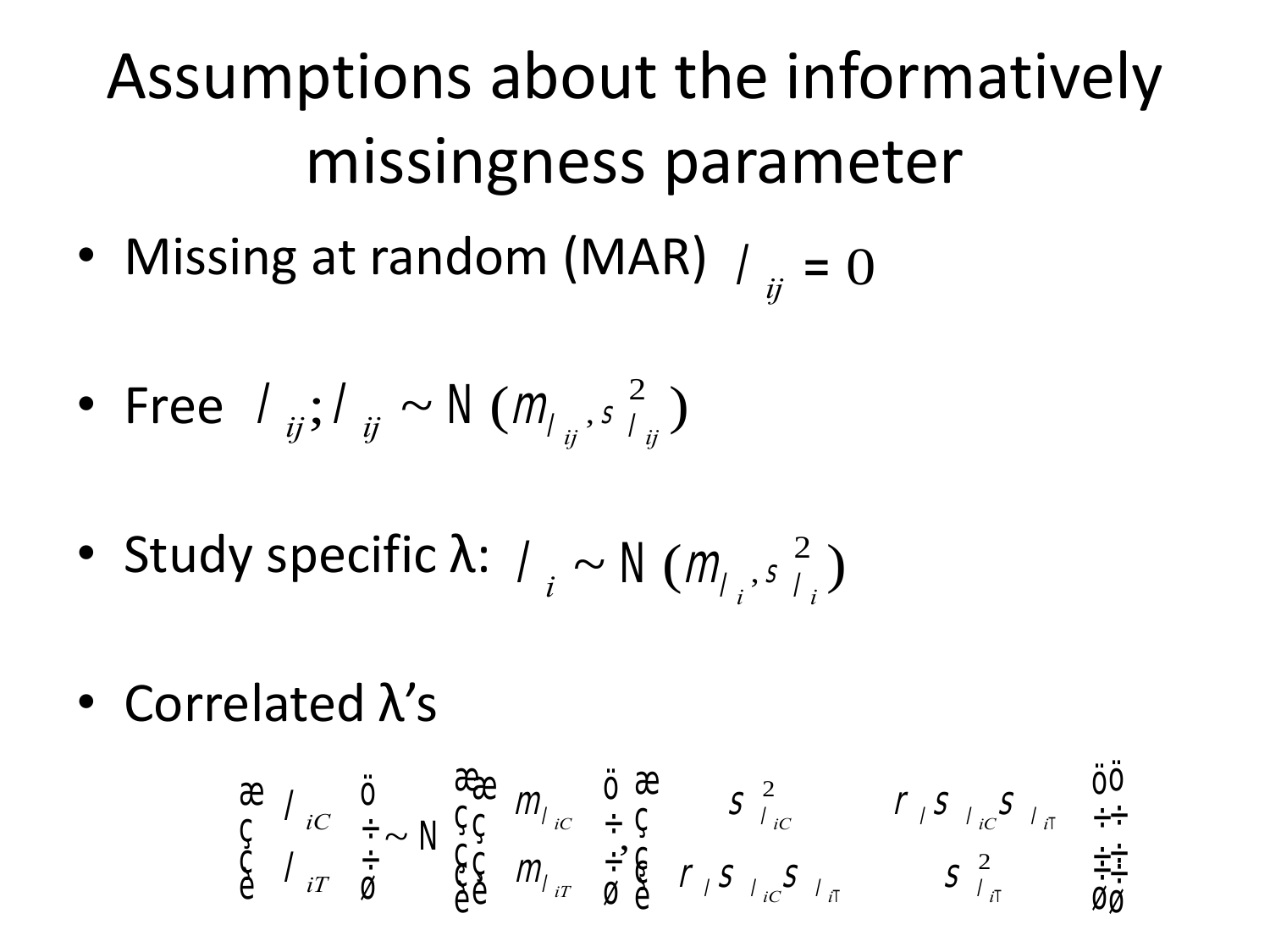## Adjusted effect sizes

$$
b_i = f\left(c_{iT}^{tot}\right) - f\left(c_{iC}^{tot}\right)
$$

- *χ* is the mean outcome for continuous outcomes and the risk for dichotomous outcomes
- If *f* is the identity function, then *β* is the mean/risk difference for continuous/dichotomous outomes
- If *f* is the logarithmic function, then *β* is the log mean/risk ratio for continuous/dichotomous outomes
- If If *f* is the identity function divided by the pooled standard deviation, then *β* is the standardized mean difference for continuous outomes
- If If *f* is the logit funtion, then *β* is the log odds ratio for dichotomous outomes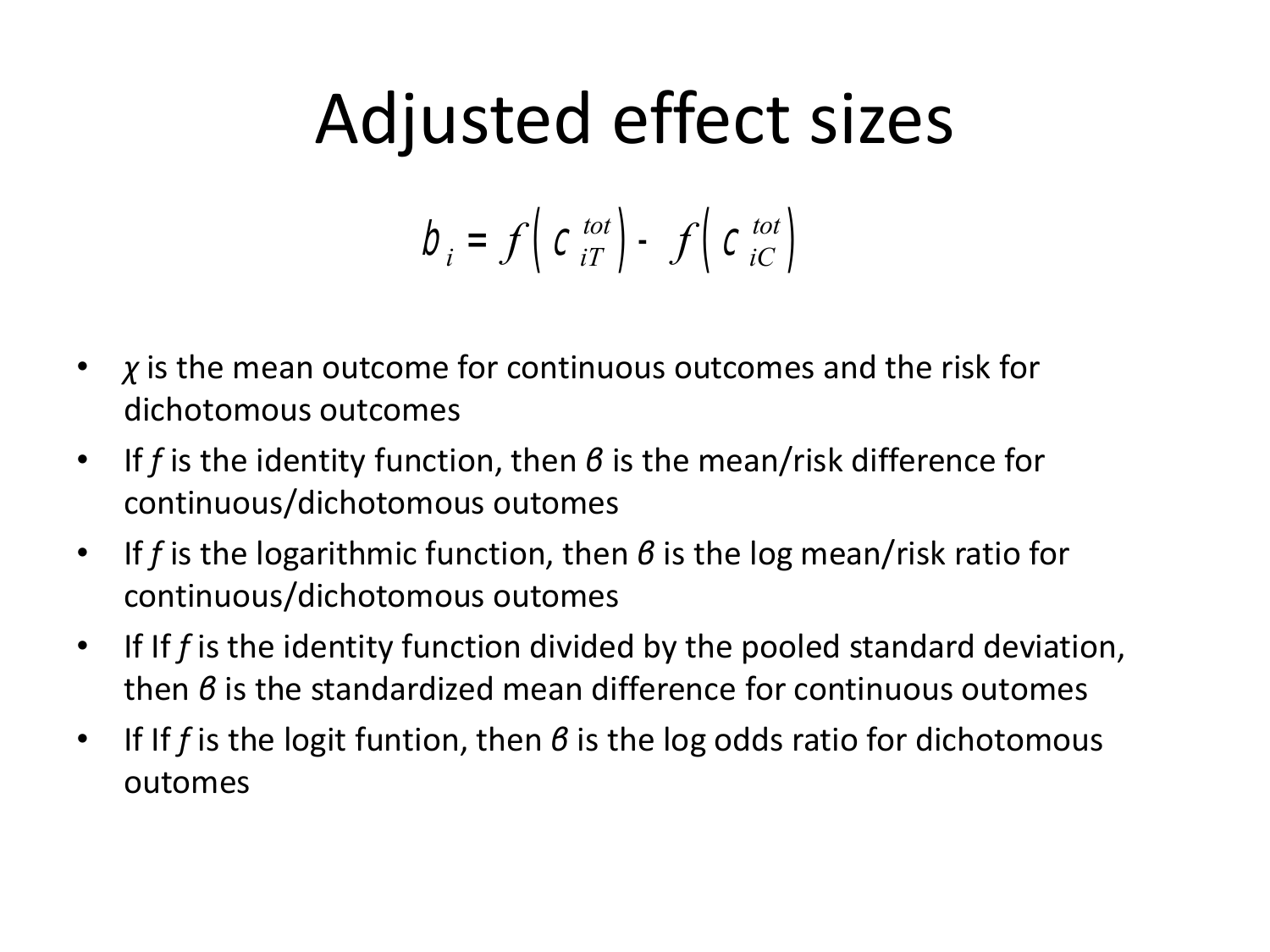### The key thing is the estimation of the SE of the effect size

To estimate SE(logRR), SE(logOR) and SE(SMD) you need mathematical manipulations or simulations (rather cumbersome!) Likely, Stata will do the trick for you (metamiss2 command)!

Using Monte Carlo

Using a Taylor series approximation

*For all mathematical details see:*

Mavridis D., White I., Higgins J., Salanti G **Addressing continuous missing outcomes in pairwise and network meta-analysis** *Statistics in Medicine* 2015, **34**:721-41 White IR, Higgins JPT, Wood AM: **Allowing for uncertainty due to missing data in meta-analysis-Part 1 : Two-stage methods.** *Statistics in Medicine* 2008, **27**:711-727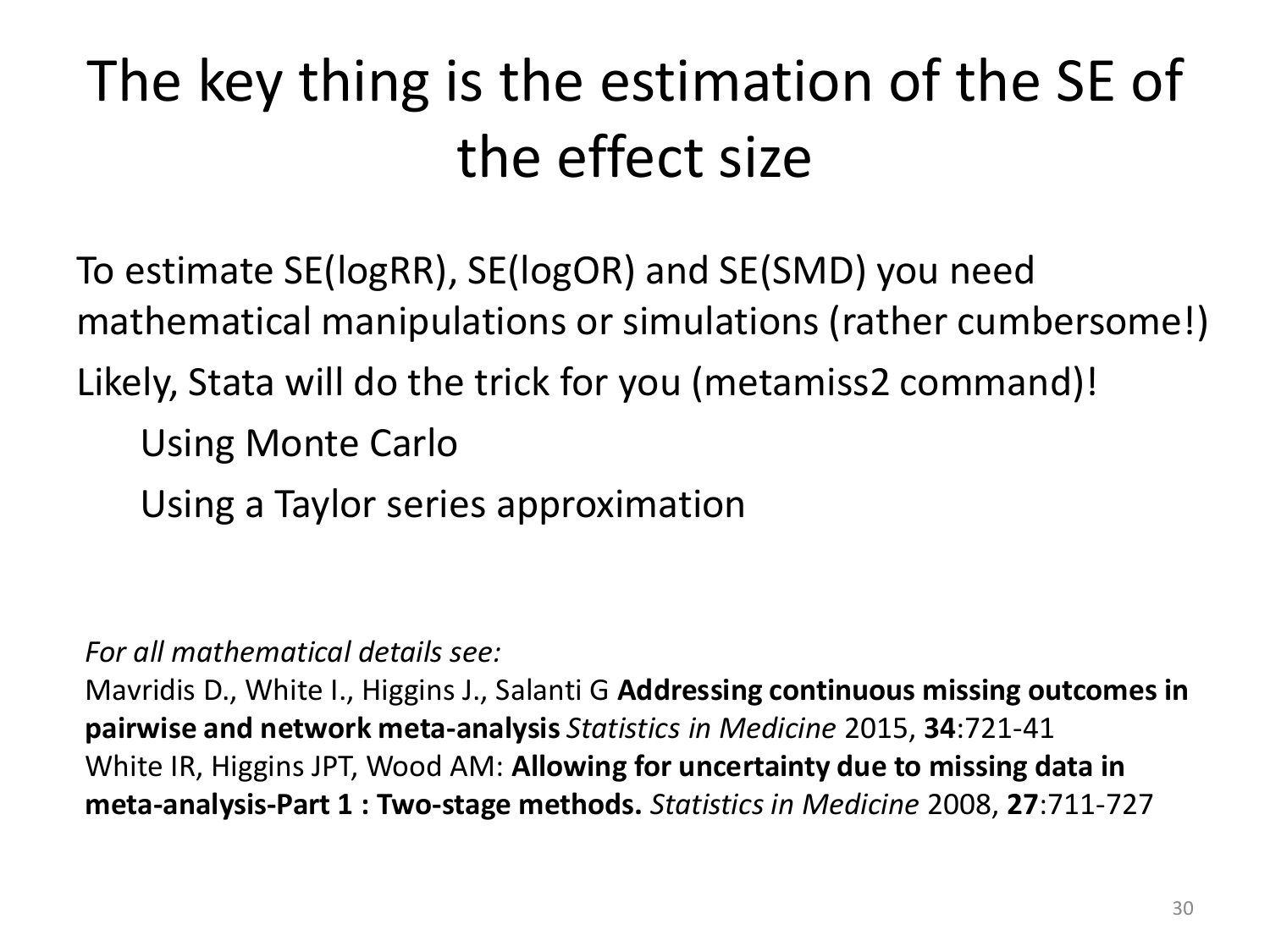Estimating  $E(\beta)$  and var( $\beta$ ) Taylor Series Approximation/Monte Carlo

$$
D_i = f\left(x_{iT}^{tot}\right) - f\left(x_{iC}^{tot}\right)
$$

$$
C_{ij}^{tot} = p_{ij} C_{ij}^{obs} + (1 - p_{ij}) g^{-1} (g (C_{ij}^{obs}) + I_{ij})
$$

• E(β) and var(β) are straightforwardly calculated if *f* and *g* are identity functions

$$
E(\beta_i) = (1 - p_{iT})\mu_{\lambda_{iT}} + x_{iT}^{\text{obs}} - (1 - p_{iC})\mu_{\lambda_{iC}} - x_{iC}^{\text{obs}}
$$

$$
var(\beta_i) \approx \sum_{j=C,T} \left[ \frac{p_{ij}(1-p_{ij})}{n_{ij} + m_{ij}} \left( \mu_{\lambda_{ij}}^2 + \sigma_{\lambda_{ij}}^2 \right) + \frac{s_{ij}^2}{n_{ij}} + \sigma_{\lambda_{ij}}^2 (1-p_{ij})^2 \right] - 2 \rho_{\lambda_i} \sigma_{\lambda_{ic}} \sigma_{\lambda_{ir}} (1-p_{ir}) (1-p_{ic})
$$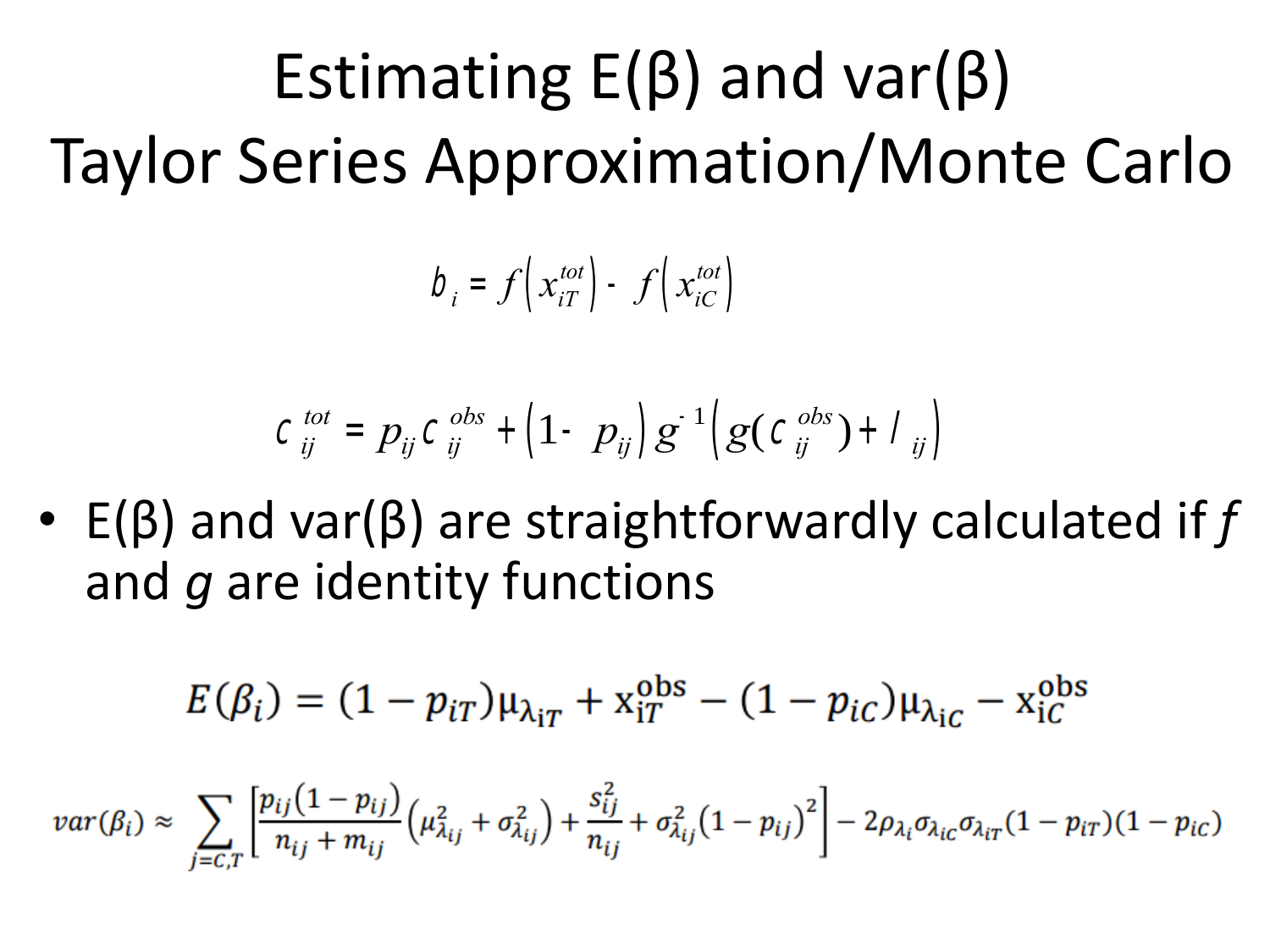**Fictional example:** Studies with same mean, standard deviations and observed sample sizes per arm, but different missingness rates

| Study          | Observed | <b>Naïve SE</b><br>(relative weight) | Randomized |
|----------------|----------|--------------------------------------|------------|
|                | 100      | 0.07(20%)                            | 100        |
| $\overline{2}$ | 100      | 0.07(20%)                            | 120        |
| 3              | 100      | 0.07(20%)                            | 150        |
| 4              | 100      | 0.07(20%)                            | 200        |
|                | 100      | 0.07(20%)                            | 300        |

| <b>Corrected SE</b><br>(relative weight) |
|------------------------------------------|
| 0.07(57%)                                |
| 0.11(25%)                                |
| 0.17(10%)                                |
| 0.24 (5%)                                |
| 0.32(3%)                                 |

We assume IMP=0 with uncertainty interval (-1, 1)

Studies with more missing data get less weight!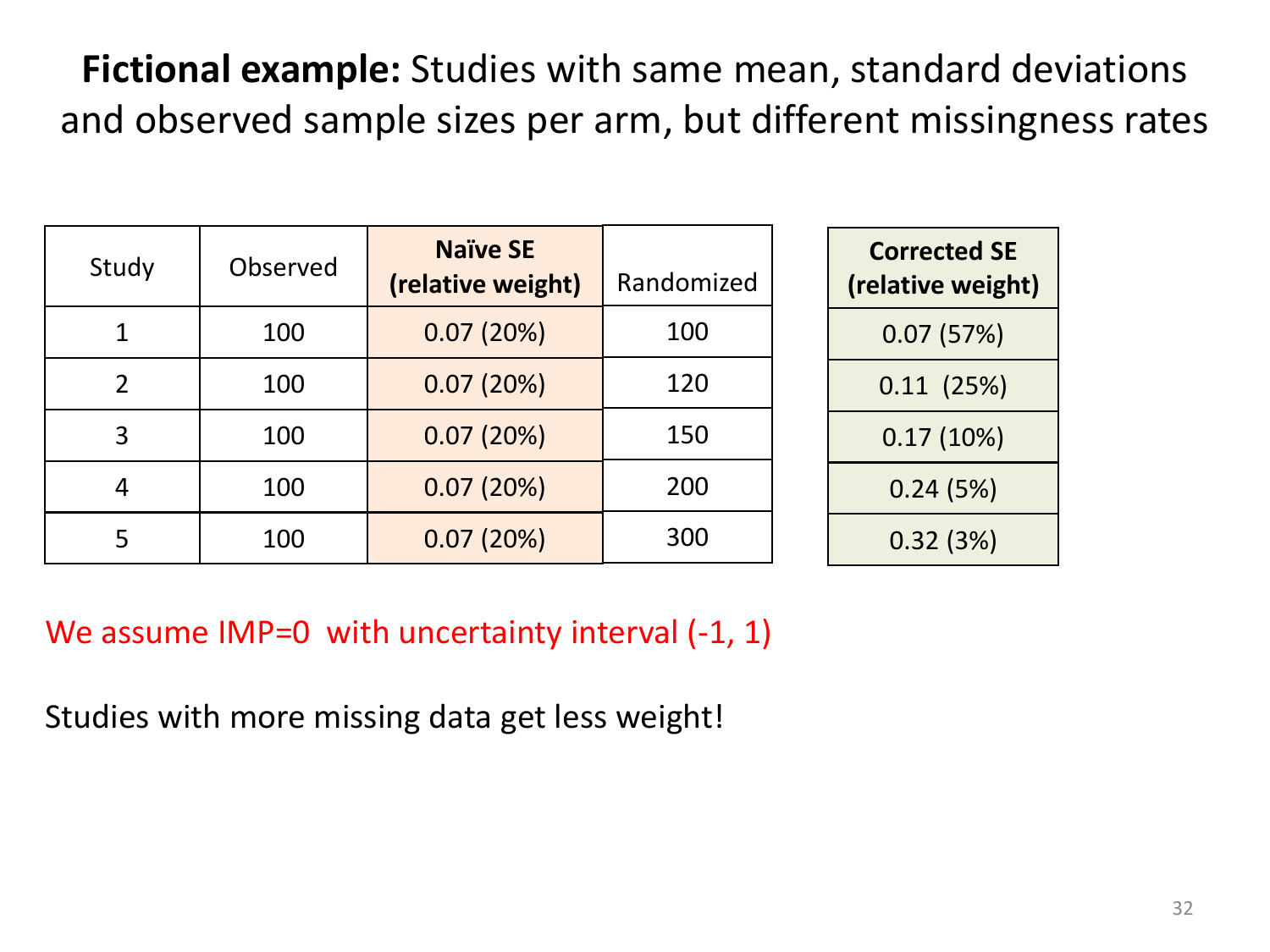| Study<br>ID                                                                                                                                                            | ES (95% CI)                                                                                                                                                                                                                                                                      | %<br>Weight                                                                  |
|------------------------------------------------------------------------------------------------------------------------------------------------------------------------|----------------------------------------------------------------------------------------------------------------------------------------------------------------------------------------------------------------------------------------------------------------------------------|------------------------------------------------------------------------------|
| Claghorn 1995<br>MIR 003-003<br>MIR 003-008<br>MIR 003-020<br>MIR 003-021<br>MIR 003-024<br>MIR 84023a<br>MIR 84023b<br>Subtotal (I-squared = $58.6\%$ , $p = 0.018$ ) | $-3.13$ $(-8.83, 2.57)$<br>$-2.52$ ( $-6.88$ , 1.83)<br>$-1.19$ $(-7.15, 4.77)$<br>$IMP=0$<br>-6.79 (-11.34, -2.25)<br>3.62(0.25, 6.98)<br>$-4.60$ ( $-9.03$ , $-0.16$ )<br>$-2.30$ $(-6.15, 1.56)$<br><u>-2.90 (-6.19, 0.40)</u><br>$-2.34(-4.67, 0)$                           | 7.93<br>12.1<br>7.36<br>11.36<br>17.27<br>11.8<br>14.43<br>17.75             |
| Claghorn 1995<br>MIR 003-003<br>MIR 003-008<br>MIR 003-020<br>MIR 003-021<br>MIR 003-024<br>MIR 84023a<br>MIR 84023b<br>Subtotal (I-squared = $30.7\%$ , $p = 0.183$ ) | $-3.07$ $(-9.37, 3.24)$<br>$-2.49$ $(-7.43, 2.44)$<br>$IMP^N(0,1)$<br>$-1.18$ ( $-7.77, 5.41$ )<br>$-6.82$ ( $-12.07$ , $-1.57$ )<br>$3.58$ ( $-1.05$ , $8.21$ )<br>$-4.60$ ( $-9.72, 0.53$ )<br>$-2.26$ ( $-6.81$ , 2.29)<br><u>-2.89 (-6.47. 0.69)</u><br>-2.42 (-4.51, -0.33) | 8.39<br>12.54<br>7.76<br><u>11 วด</u><br>13.88<br>11.84<br>14.25<br>19.96    |
| Claghorn 1995<br>MIR 003-003<br>MIR 003-008<br>MIR 003-020<br>MIR 003-021<br>MIR 003-024<br>MIR 84023a<br>MIR 84023b<br>Subtotal (I-squared = $0.0\%$ , $p = 0.441$ )  | $-3.13$ $(-10.18, 3.93)$<br>$-2.54$ $(-8.30, 3.22)$<br>$IMP^N(0,4)$<br>$-1.16$ $(-8.47, 6.15)$<br>$-6.81$ $(-12.76, -0.85)$<br>$3.59$ ( $-2.27, 9.45$ )<br>$-4.60$ ( $-10.32, 1.13$ )<br>$-2.32$ ( $-7.59$ , $2.95$ )<br>$-291/680/098$<br>$-2.54$ $(-4.5, -0.58)$               | 8.53<br>12.06<br>8.02<br>11.42<br>11.74<br>TZ.Z<br>13.98<br>22.05            |
| Claghorn 1995<br>MIR 003-003<br>MIR 003-008<br>MIR 003-020<br>MIR 003-021<br>MIR 003-024<br>MIR 84023a<br>MIR 84023b<br>Subtotal (I-squared = $0.0\%$ , $p = 0.679$ )  | $-3.05$ $(-11.12, 5.02)$<br>$-2.53$ $(-9.05, 3.98)$<br>$IMP^N(0,9)$<br>$-1.20$ ( $-9.52$ , $7.12$ )<br>$-6.84$ ( $-13.67$ , $-0.00$ )<br>$3.56$ ( $-3.57$ , $10.69$ )<br>$-4.58(-11.06, 1.91)$<br>$-2.28$ $(-8.37, 3.81)$<br><u>2 02 1-7 27   1  13,</u><br>-2.66 (-4.90, -0.41) | 8.38<br>12.28<br>7.92<br><del>11.3</del><br>10.44<br>12.34<br>13.77<br>23.58 |
| favors mirtazapine                                                                                                                                                     | favors placebo                                                                                                                                                                                                                                                                   |                                                                              |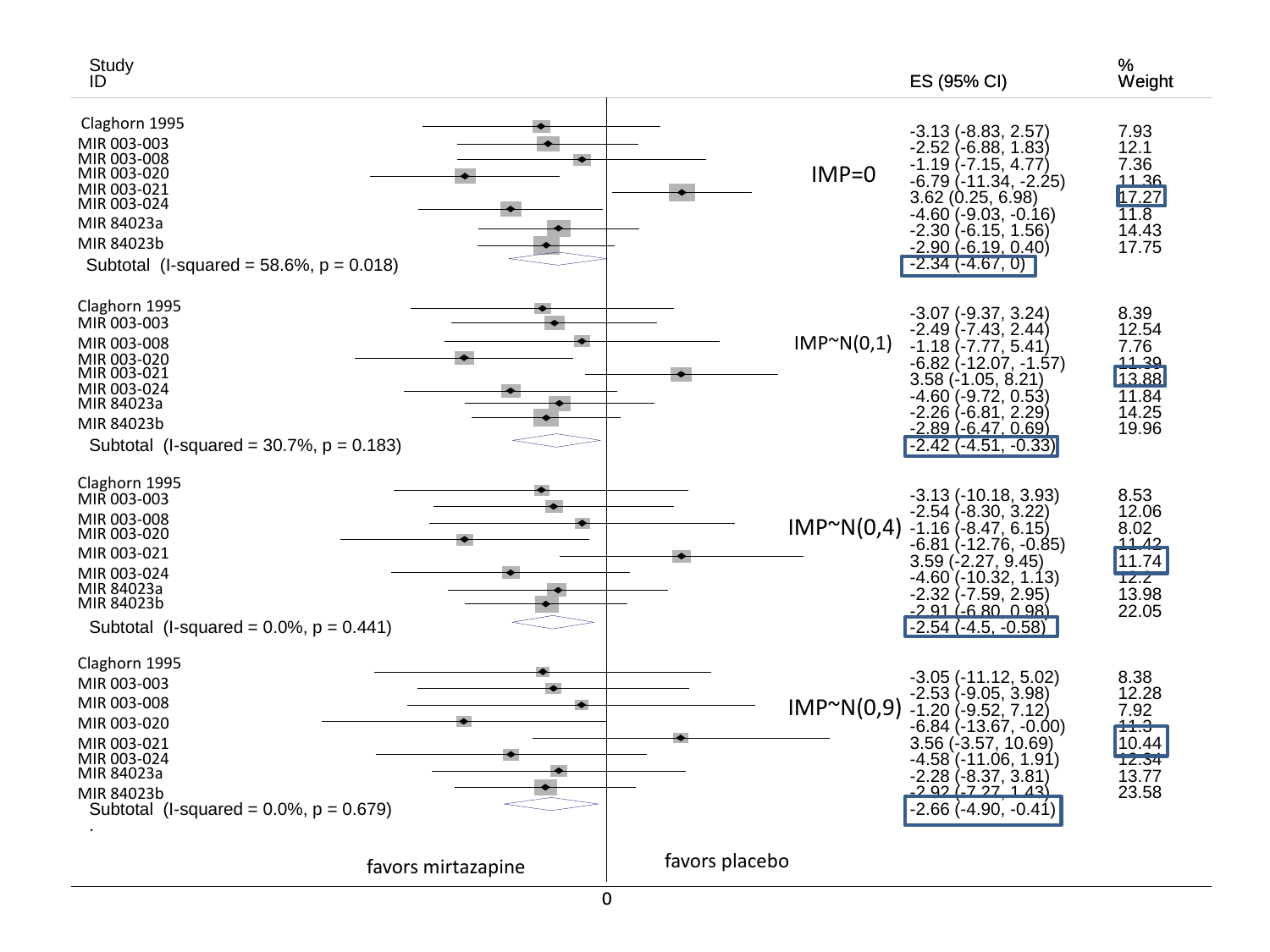Why LOCF-imputed outcome data matter ?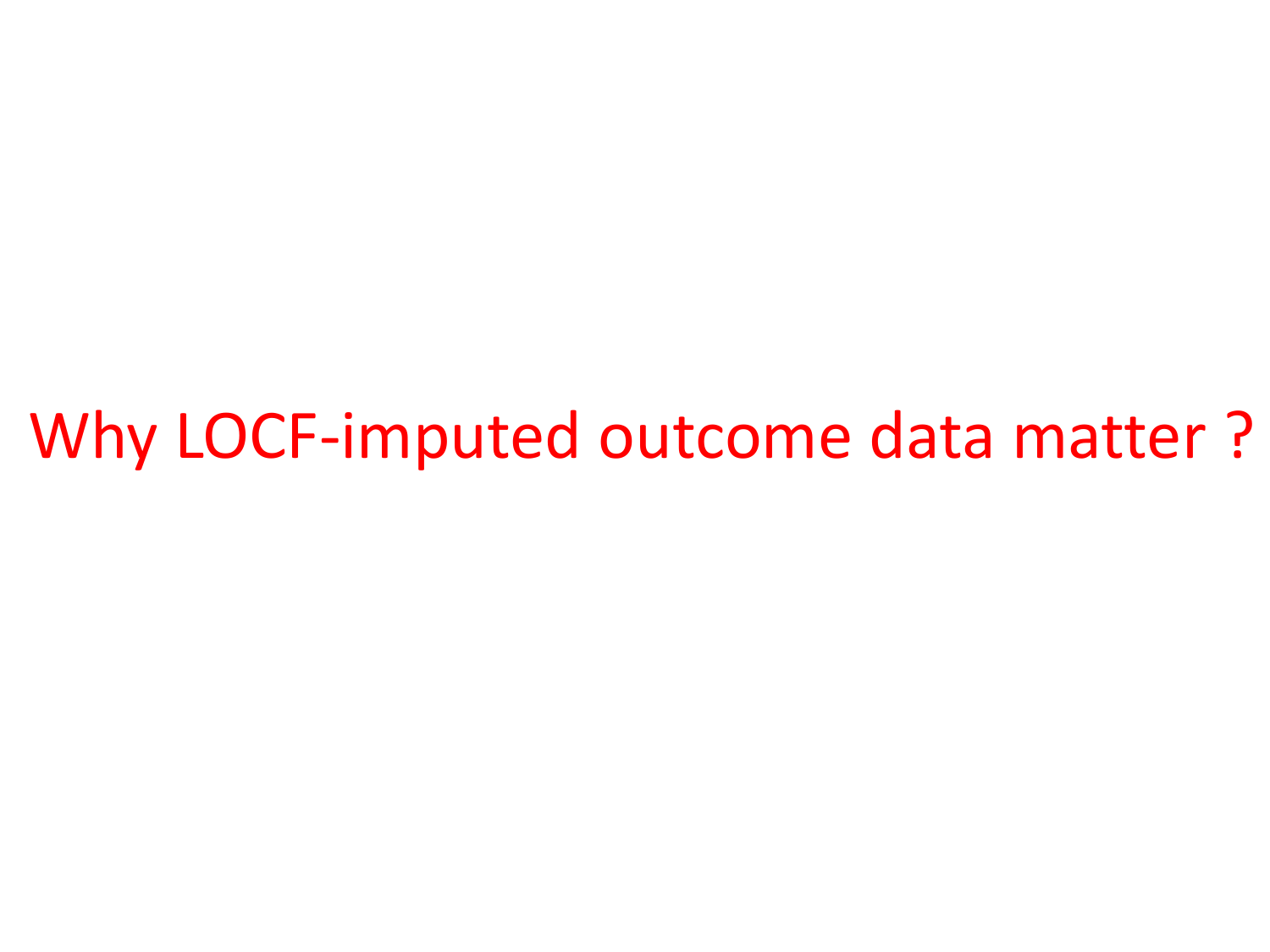### Haloperidol vs. placebo in schizophrenia

| r: success               | <b>Haloperidol</b> |              |                |                | <b>Placebo</b> |                |  |  |
|--------------------------|--------------------|--------------|----------------|----------------|----------------|----------------|--|--|
| f: failures<br>m:missing | rh                 | fh           | mh             | rp             | fp             | mp             |  |  |
| <b>Arvanitis</b>         | 25                 | 25           | $\overline{2}$ | 18             | 33             | $\overline{0}$ |  |  |
| <b>Beasley</b>           | 29                 | 18           | 22             | 20             | 14             | 34             |  |  |
| <b>Bechelli</b>          | 12                 | 17           | $\mathbf 1$    | $\overline{2}$ | 28             | $\mathbf{1}$   |  |  |
| <b>Borison</b>           | $\overline{3}$     | 9            | $\overline{0}$ | $\overline{0}$ | 12             | $\overline{0}$ |  |  |
| <b>Chouinard</b>         | 10                 | 11           | $\overline{0}$ | 3              | 19             | $\overline{0}$ |  |  |
| <b>Durost</b>            | 11                 | 8            | $\overline{0}$ | $\overline{1}$ | 14             | $\overline{0}$ |  |  |
| <b>Garry</b>             | $\overline{7}$     | 18           | $\mathbf{1}$   | $\overline{4}$ | 21             | $\mathbf{1}$   |  |  |
| <b>Howard</b>            | 8                  | 9            | $\overline{0}$ | 3              | 10             | $\overline{0}$ |  |  |
| <b>Marder</b>            | 19                 | 45           | $\overline{2}$ | 14             | 50             | $\overline{2}$ |  |  |
| Nishikawa 82             | $\mathbf{1}$       | 9            | $\overline{0}$ | $\overline{0}$ | 10             | $\overline{0}$ |  |  |
| Nishikawa 84             | 11                 | 23           | 3              | $\overline{0}$ | 13             | $\overline{0}$ |  |  |
| <b>Reschke</b>           | 20                 | 9            | $\overline{0}$ | $\overline{2}$ | 9              | $\overline{0}$ |  |  |
| <b>Selman</b>            | 17                 | $\mathbf{1}$ | 11             | $\overline{7}$ | $\overline{4}$ | 18             |  |  |
| <b>Serafetinides</b>     | $\overline{4}$     | 10           | $\omega$       | $\overline{0}$ | 13             | $\overline{1}$ |  |  |
| <b>Simpson</b>           | $\overline{2}$     | 14           | $\overline{0}$ | $\overline{0}$ | $\overline{7}$ | $\mathbf{1}$   |  |  |
| <b>Spencer</b>           | 11                 | $\mathbf{1}$ | $\overline{0}$ | $\overline{1}$ | 11             | $\overline{0}$ |  |  |
| <b>Vichaiya</b>          | 9                  | 20           | $\mathbf 1$    | $\mathbf 0$    | 29             | $\mathbf 1$    |  |  |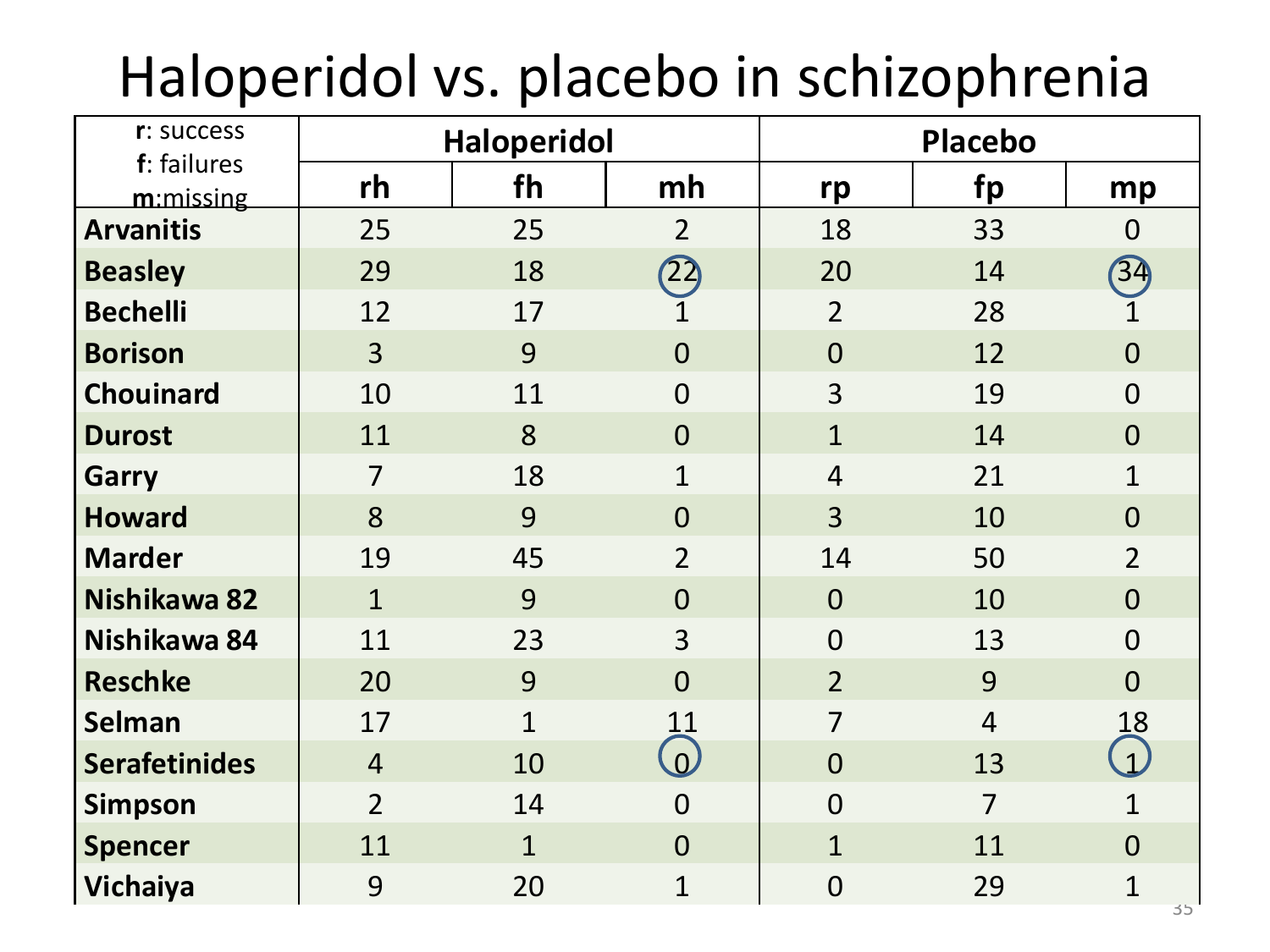



weeks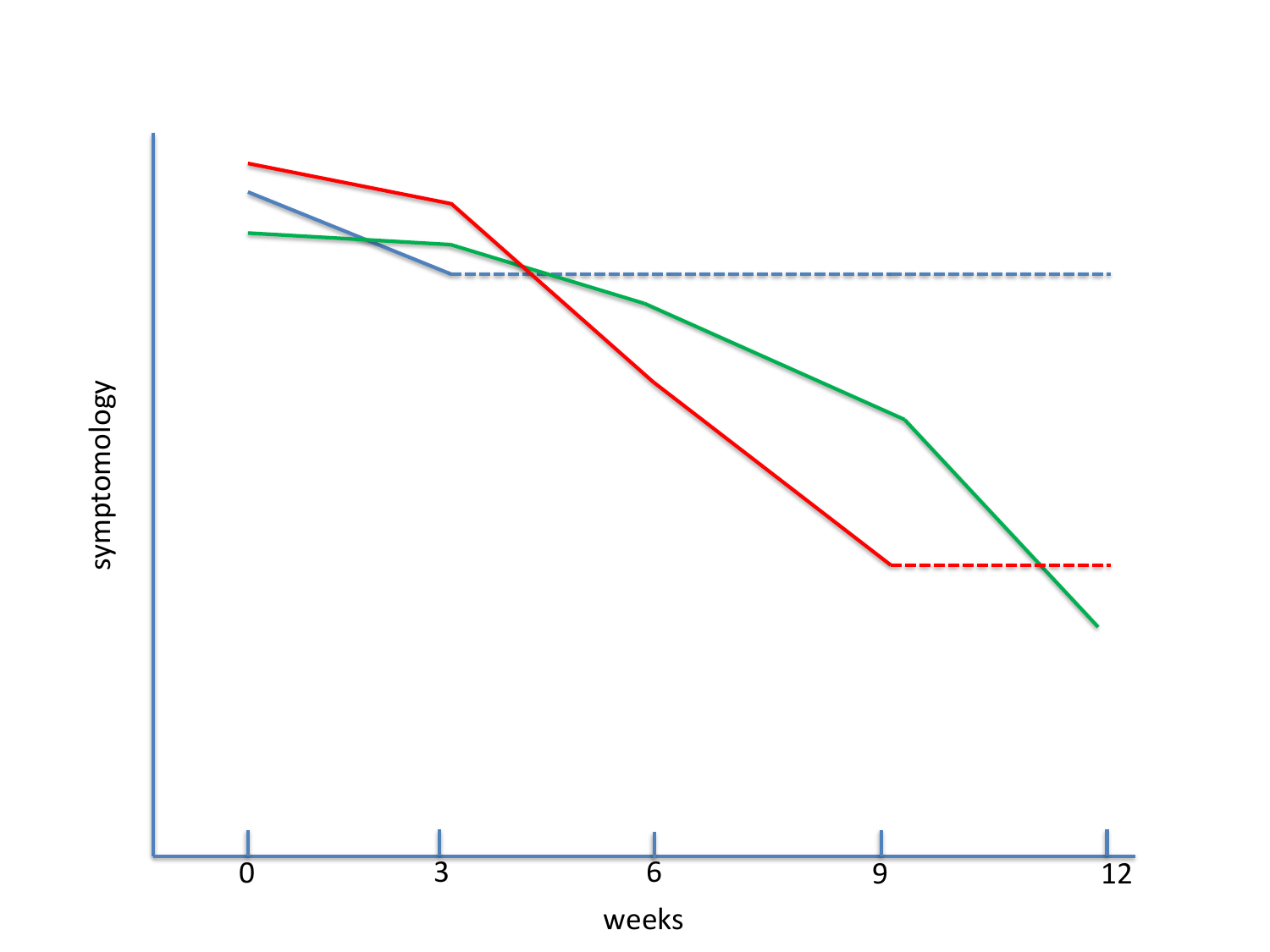### The BILOCF parameter

• Bias in the LOCF outcome

BILOCF=γ = true mean outcome – LOCF imputed outcome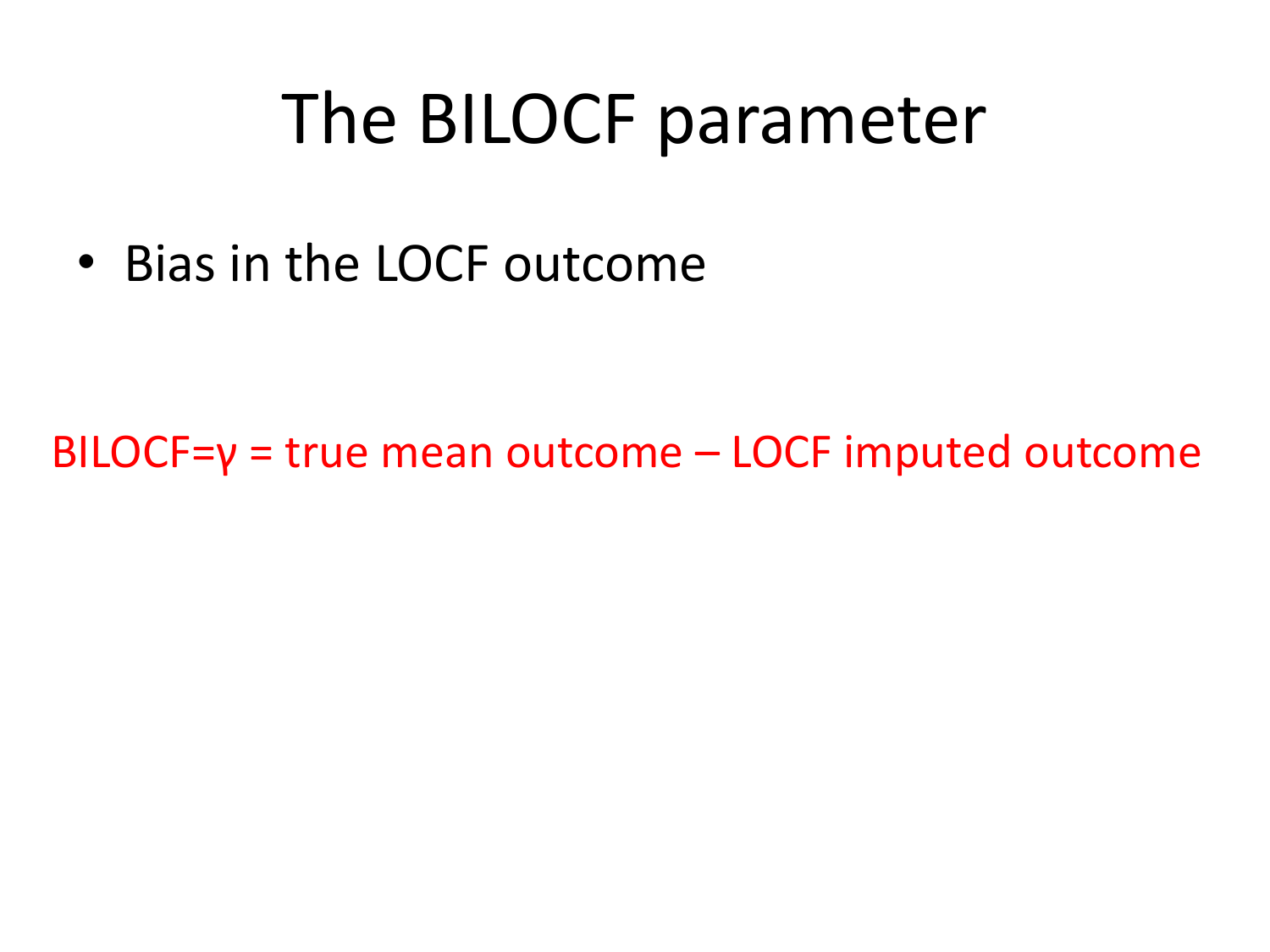### Assumptions about the BILOCF parameter

- Missing at random (MAR)  $\gamma_{ij} = 0$
- Free  $\gamma_{ij}$ ;  $\gamma_{ij} \sim N(\mu_{\gamma_{ii}}, \sigma_{\gamma_{ii}}^2)$ ,  $\sigma_{\gamma}^{2}$  $\gamma_{ij}$ ;  $\gamma_{ij} \sim N(\mu_{\gamma_{ij}}, \sigma^2_{\gamma_{ij}})$
- Study specific γ:  $\gamma_i \sim N(\mu_{\nu_i}, \sigma_{\nu_i}^2)$ ,  $\sigma_{\gamma}^{2}$  $\gamma_i \sim N(\mu_{\gamma_i}, \sigma_{\gamma_i}^2)$
- Correlated γ's

$$
\begin{pmatrix} \gamma_{iC} \\ \gamma_{iT} \end{pmatrix} \sim N \begin{pmatrix} \mu_{\gamma_{iC}} \\ \mu_{\gamma_{iT}} \end{pmatrix}, \begin{pmatrix} \sigma_{\gamma_{iC}}^2 & \rho_{\gamma \sigma_{\gamma_{iC}} \sigma_{\gamma_{iT}} \\ \rho_{\gamma \sigma_{\gamma_{iC}} \sigma_{\gamma_{iT}} & \sigma_{\gamma_{iT}}^2 \end{pmatrix}
$$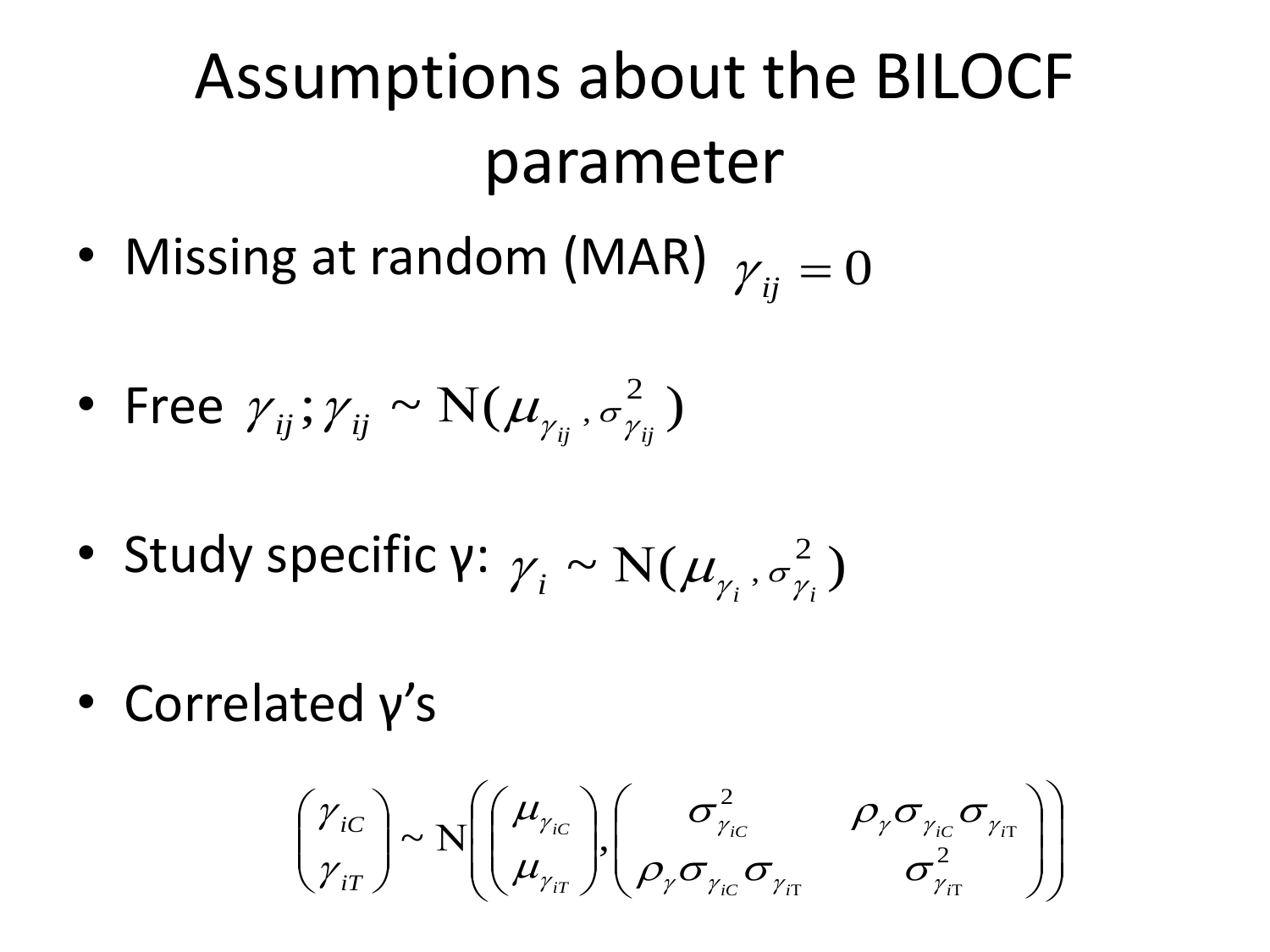## Expert opinion

• *Participants randomized to fluoxetine were observed to have a mean score of 25 at the HAMD21 scale with 95% confidence interval [20-30] at 8 weeks after onset of the treatment. What is your prediction about their outcome at 12 weeks?*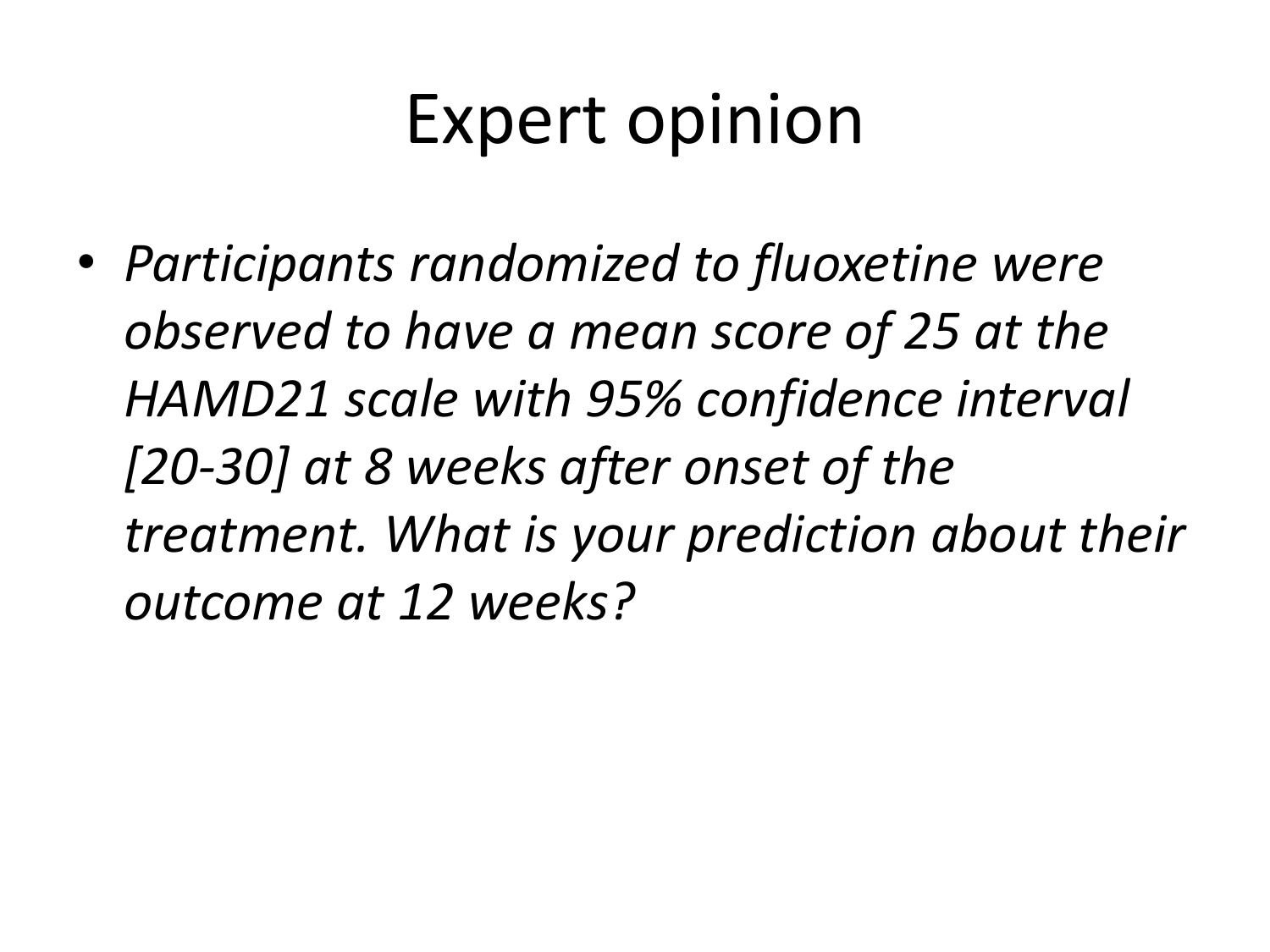# IM and BILOCF parameters

| parameter                    | Interpretation                                                                       |
|------------------------------|--------------------------------------------------------------------------------------|
| Informative Missingness (IM) | Difference in the mean outcome between<br>missing participants and completers        |
| Bias in the LOCF (BILOCF)    | Difference in the mean outcome between<br>LOCF-imputed outcomes and their true value |

When we adjust the weigh of a study, we need to take into account

- The observed data
- The missing rate
- Uncertainty in the IMP
- The imputation rate
- Uncertainty in the BILOCF parameter

These parameters are unknown. We can inform them through

- Expert opinion
- Sensitivity analysis
- External data (e.g. if trials report both results from completers and completers+imputed outcomes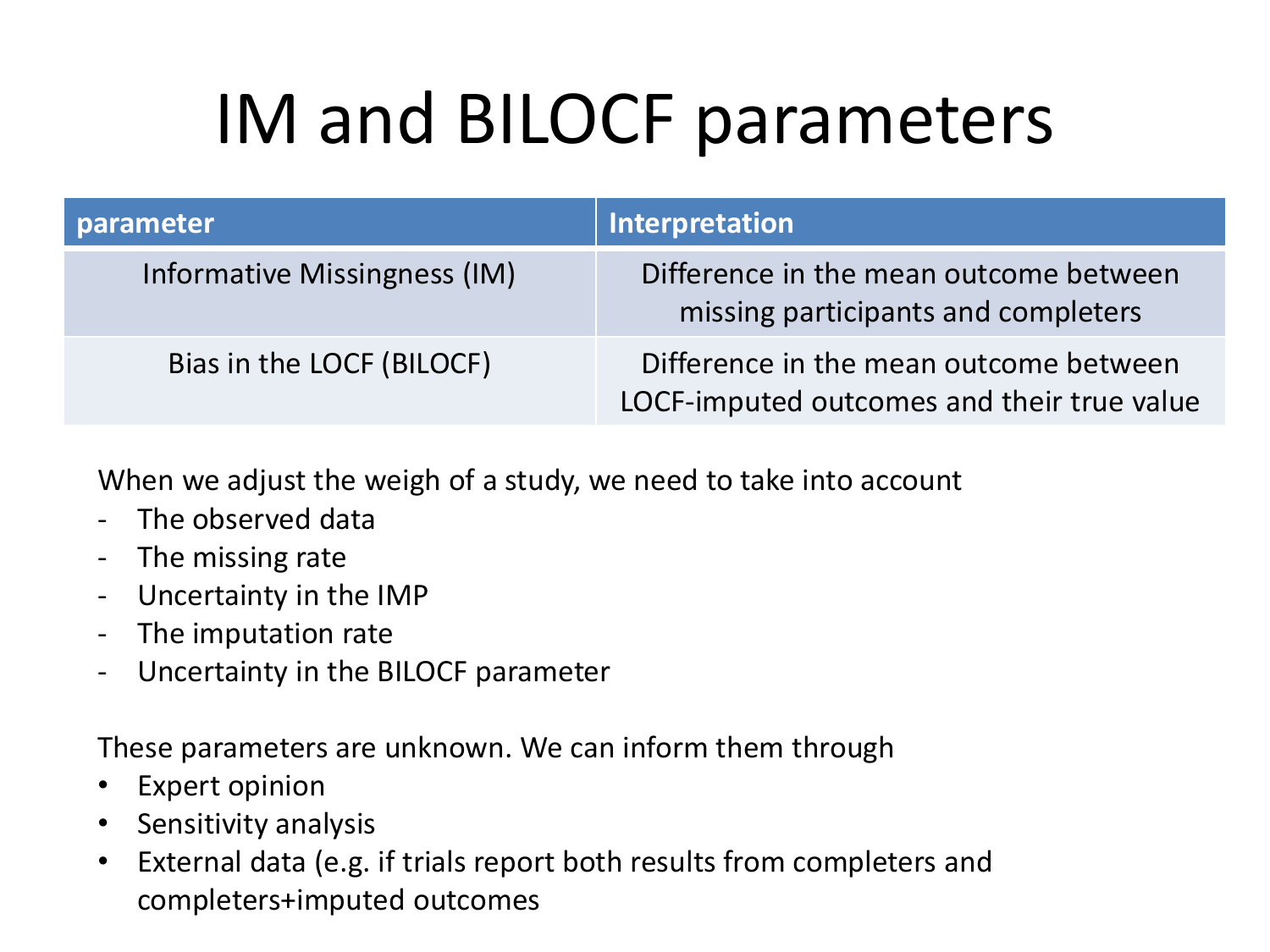## Results from IMP+COM and COM analyses

|                             | <b>IMP+COM</b>   | <b>COM</b>      |
|-----------------------------|------------------|-----------------|
| Pooled effect               | $-0.22$          | $-0.15$         |
| 95% CI                      | $(-0.41, -0.03)$ | $(-0.30, 0.01)$ |
| Heterogeneity variance      | 0.075            | 0.028           |
| $\lfloor \Lambda_2 \rfloor$ | 80%              | 53%             |

- The effect size in completers is not only smaller but also non-significant
- Heterogeneity is larger in completers+imputed. This makes sense conceptually, as analysis involves measuring the outcome at different time points.
- Although completers involve less participants, they have a more precise pooled effect due to the trade-off between within-study and between-study variance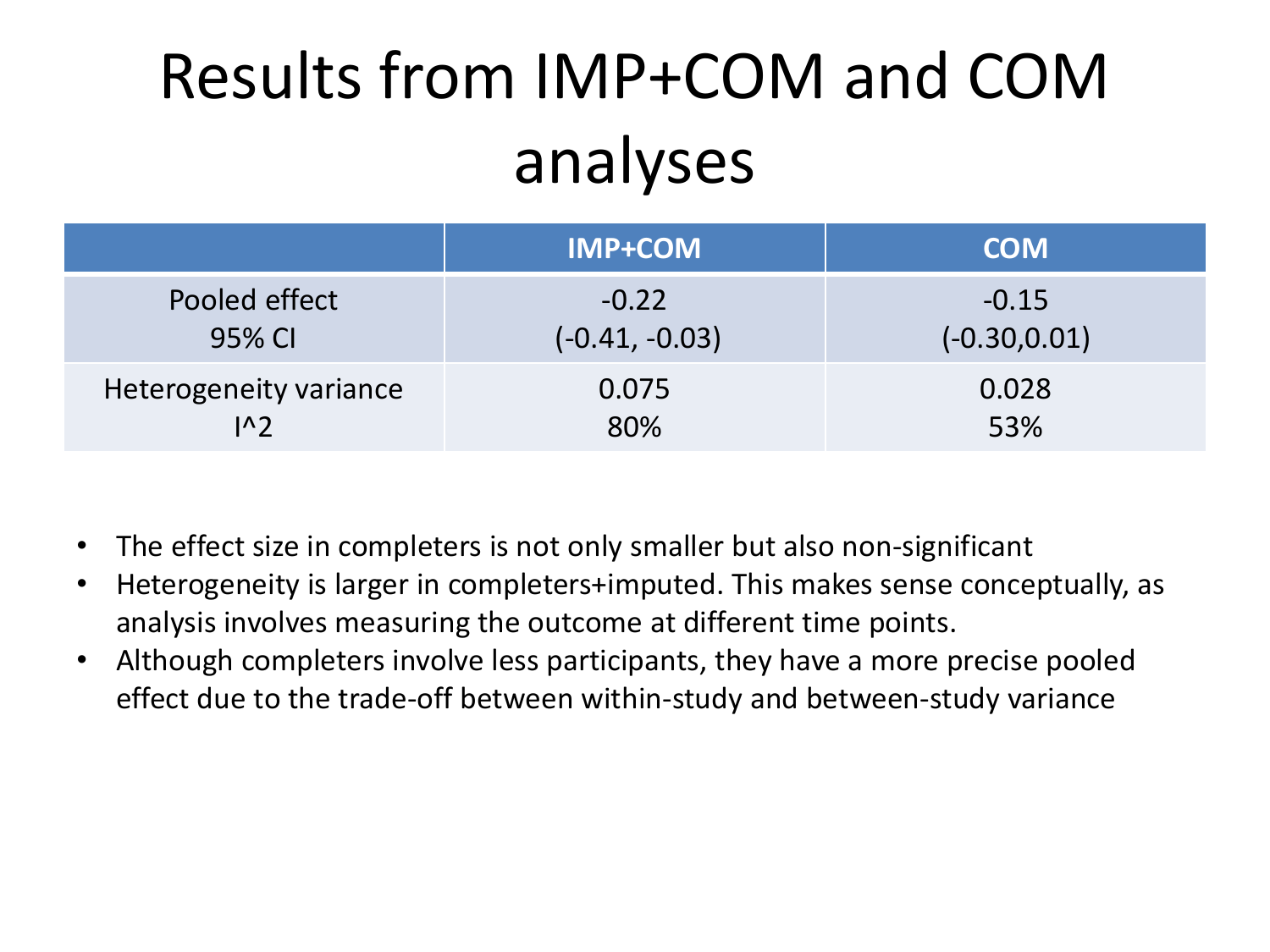### Reboxetine vs placebo for depression

| <b>STUDY</b> | <b>TREATMENT IMP</b> |                | <b>MEAN</b> | <b>SD</b><br><b>IMP+COM IMP+COM</b> | <b>COM</b> | <b>MEAN</b> | <b>SD</b><br><b>COM</b> |                |
|--------------|----------------------|----------------|-------------|-------------------------------------|------------|-------------|-------------------------|----------------|
|              |                      |                |             |                                     |            | <b>COM</b>  |                         | <b>MISSING</b> |
| Study 1      | reboxetine           | $\overline{4}$ | 12,60       | 10,30                               | 22         | 10,10       | 8,20                    | $\mathbf 0$    |
|              | placebo              | 16             | 29,50       | 13,30                               | 10         | 16,30       | 10,20                   | $\mathbf 0$    |
| Study 2      | reboxetine           | 7              | 17,18       | 4,75                                | 17         | 16,59       | 4,73                    | $\overline{2}$ |
|              | placebo              | 5              | 16,6        | 5,14                                | 21         | 15,52       | 4,78                    | $\mathbf{1}$   |

**There are 11 studies, 10 report results from both completers and completers+imputed outcomes We compute SMDs and its standard error for each study**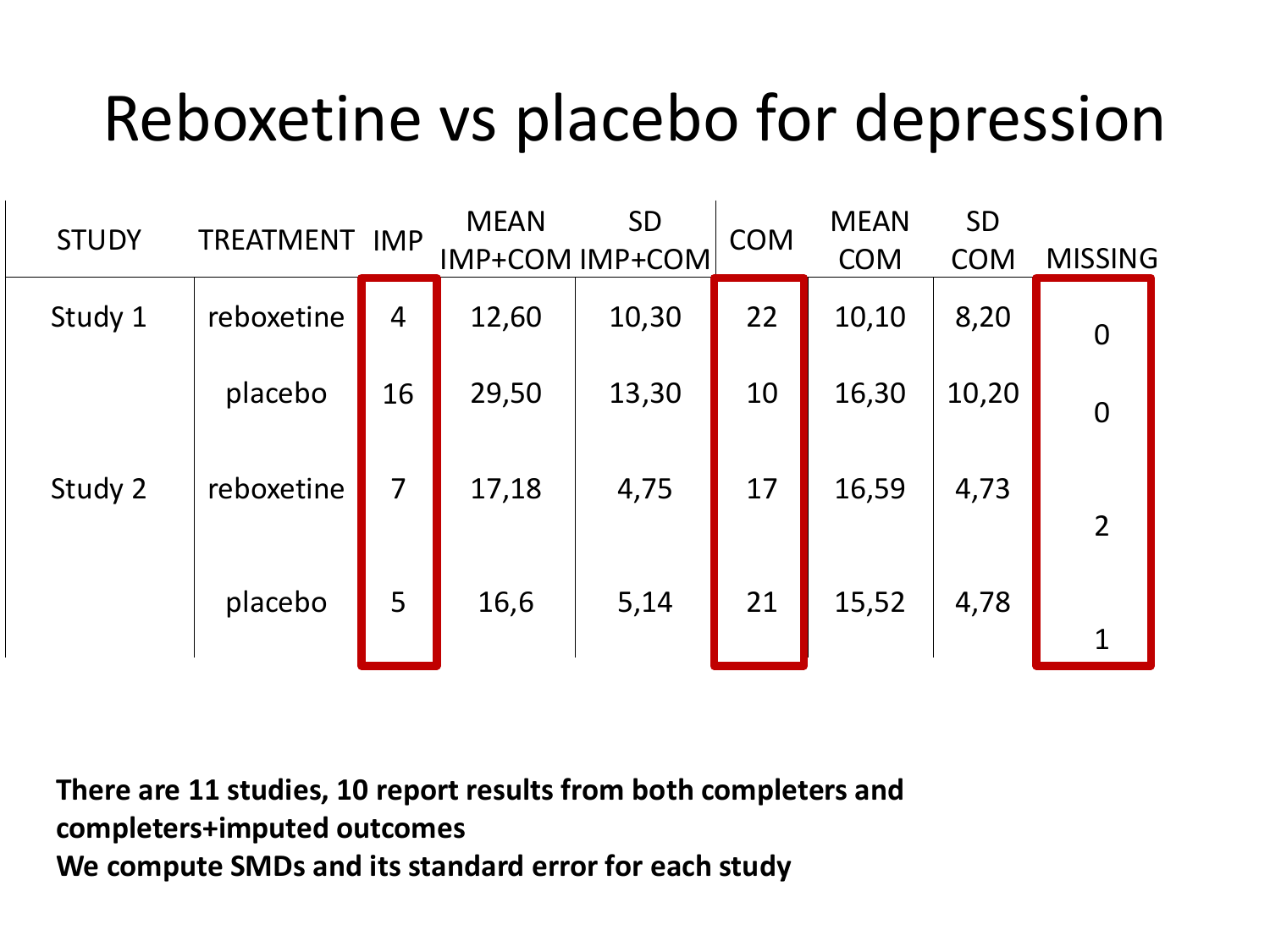### Reboxetine vs placebo for depressions

| <b>STUDY</b> | <b>TREATMENT</b> | Imputation<br>rate | <b>SMD</b>      | <b>SMD</b><br>Completers<br>only |
|--------------|------------------|--------------------|-----------------|----------------------------------|
| Study 1      | reboxetine       | 14%                | $-1.40$         | $-0.68$                          |
|              | placebo          | 57%                | $(-1.99,-0.81)$ | $(-1.45, 0.09)$                  |
| Study 2      | reboxetine       | 19%                | 0.12            | 0.22                             |
|              | placebo          | 29%                | $(-0.46, 0.69)$ | $(-0.42, 0.86)$                  |

- LOCF imputation will favour the drug that has lower imputation rate since participants randomized to that drug have more time under treatment
- The first study has a large effect size. MD=-16.9 or SMD=-1.40 suggesting reboxetine is very effective
- The placebo imputation rate is 57% while for reboxetine is 14%! A difference of 43% in absolute terms or 307% in relative terms!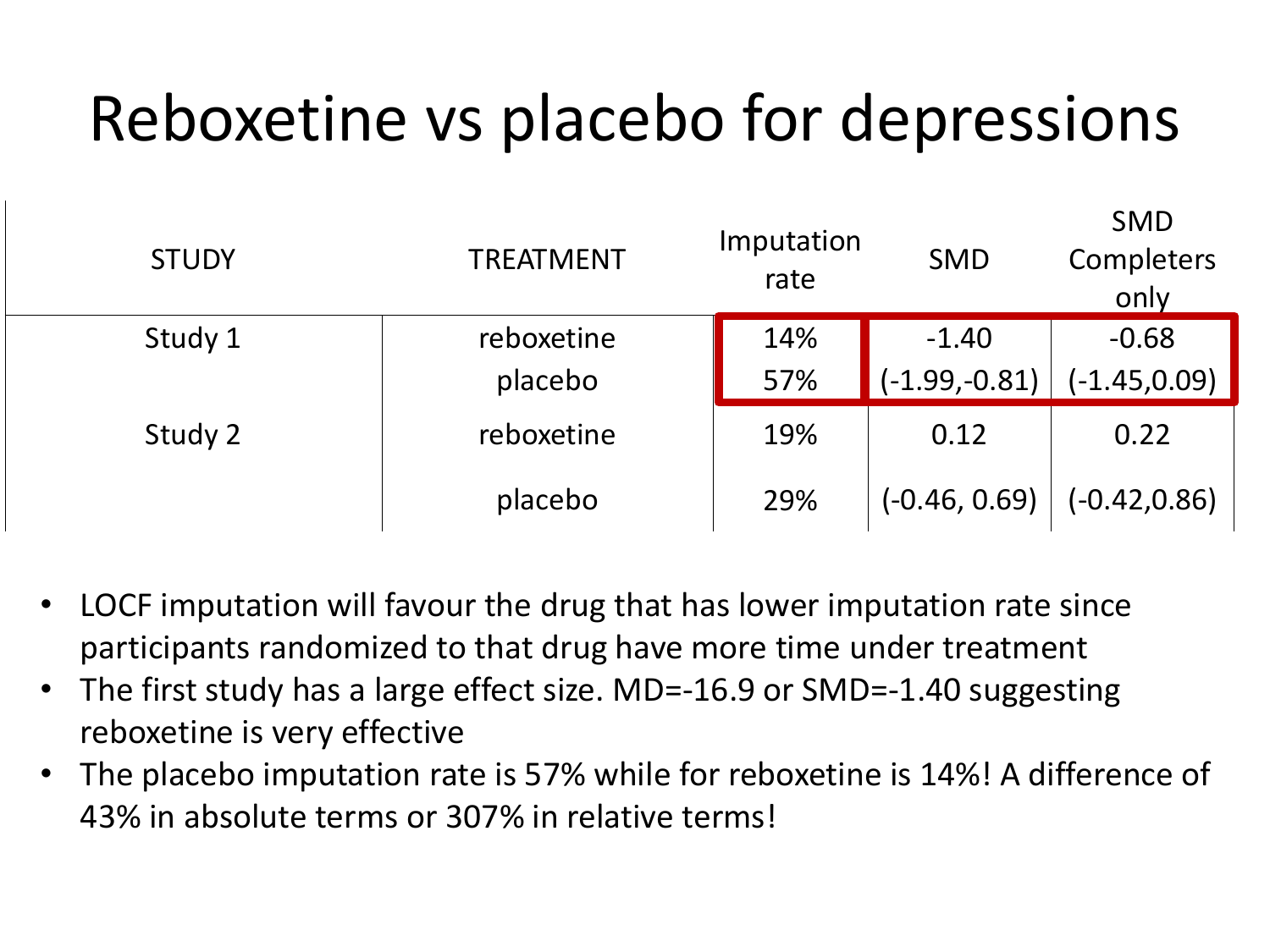### Number of dropouts and subsequent LOCF imputations







The dropout rate for any reason is balanced across the two arms but is much bigger for reboxetine when it comes to dropout for side-effects. People leave placebo for lack of improvement and reboxetine for side-effects. If one of the groups have a faster dropout time, then the other drug benefits from their comparison using LOCF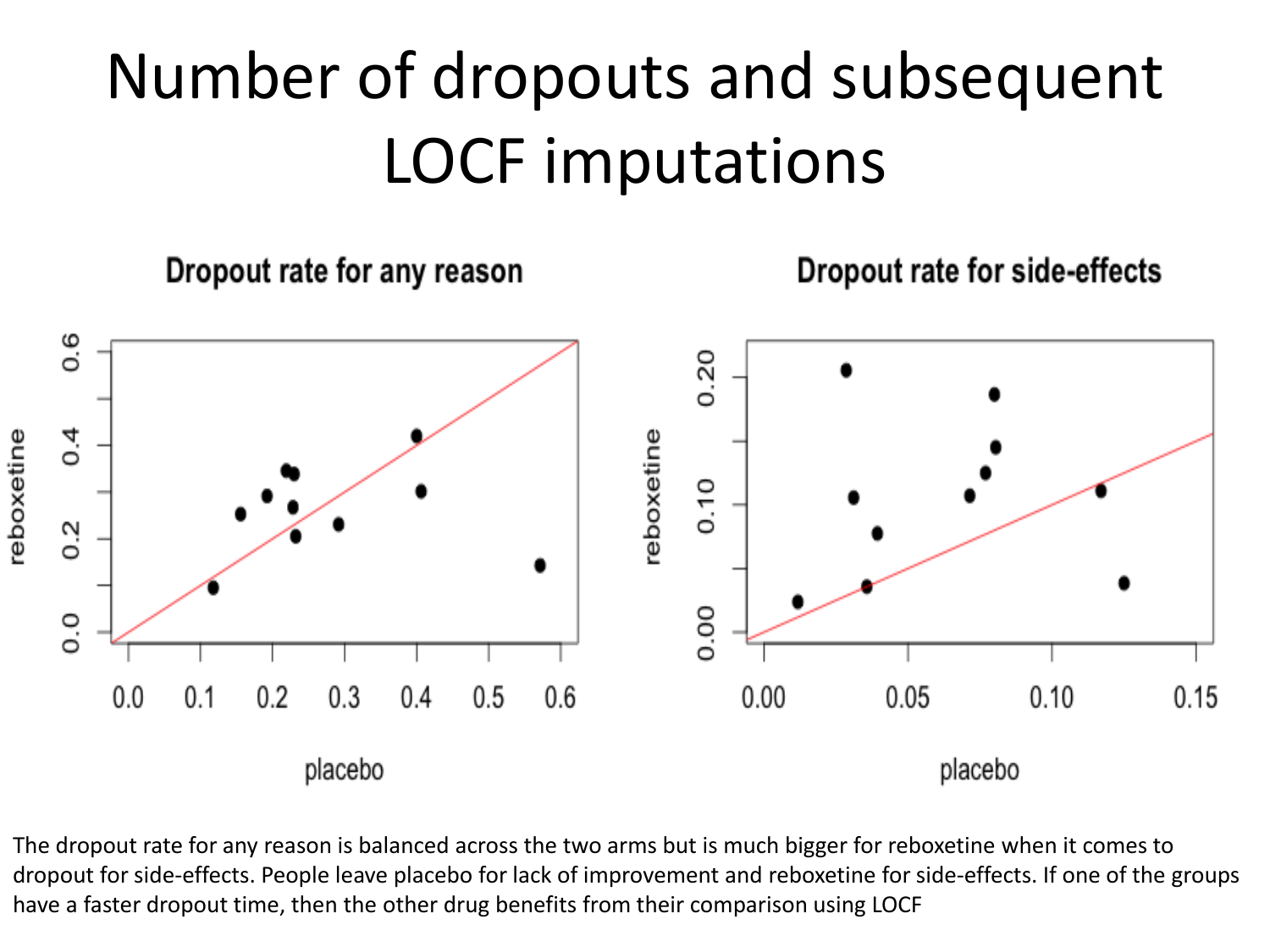# IM and BILOCF parameters

| parameter                       | placebo    | reboxetine |
|---------------------------------|------------|------------|
| Informative Missingness<br>(IM) | [5, 15]    | [5, 15]    |
| Bias in the LOCF<br>(BILOCF)    | $[-15,-5]$ | $[-15,-5]$ |

#### Summary estimate -0.23 (-0.39, -0.06)

This is a rational assumption if

-We believe missing participants are alike in the two groups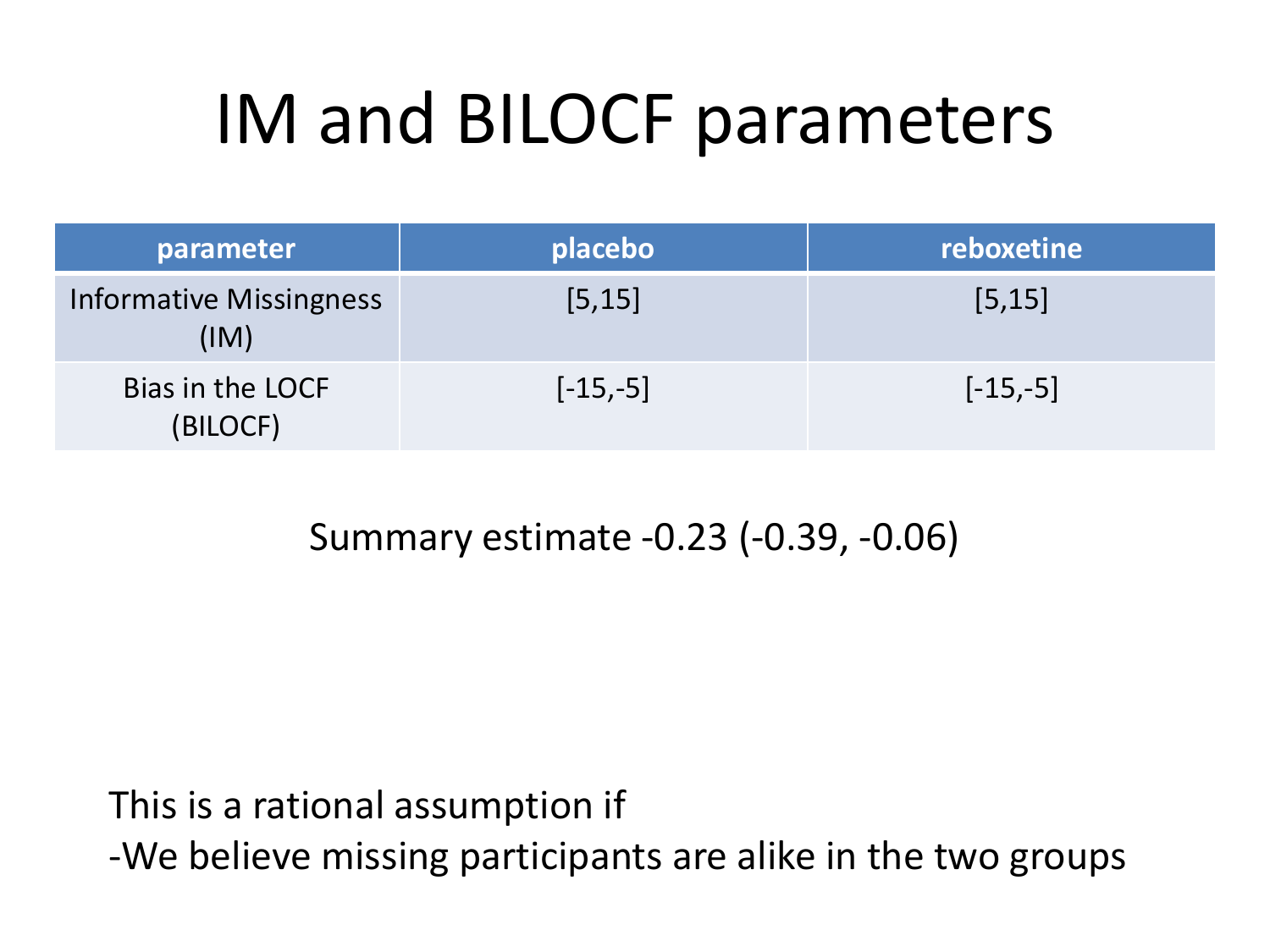# IM and BILOCF parameters

| parameter                              | placebo    | reboxetine |
|----------------------------------------|------------|------------|
| <b>Informative Missingness</b><br>(IM) | [5, 15]    | [0, 10]    |
| Bias in the LOCF<br>(BILOCF)           | $[-15,-5]$ | $[-10, 0]$ |

Summary estimate -0.09 (-0.25, 0.11)

#### This is a rational assumption if

-placebo dropouts leave the study earlier than reboxetine dropouts -people on reboxetine leave because they have improved and there is no need to stay on therapy (side-effects)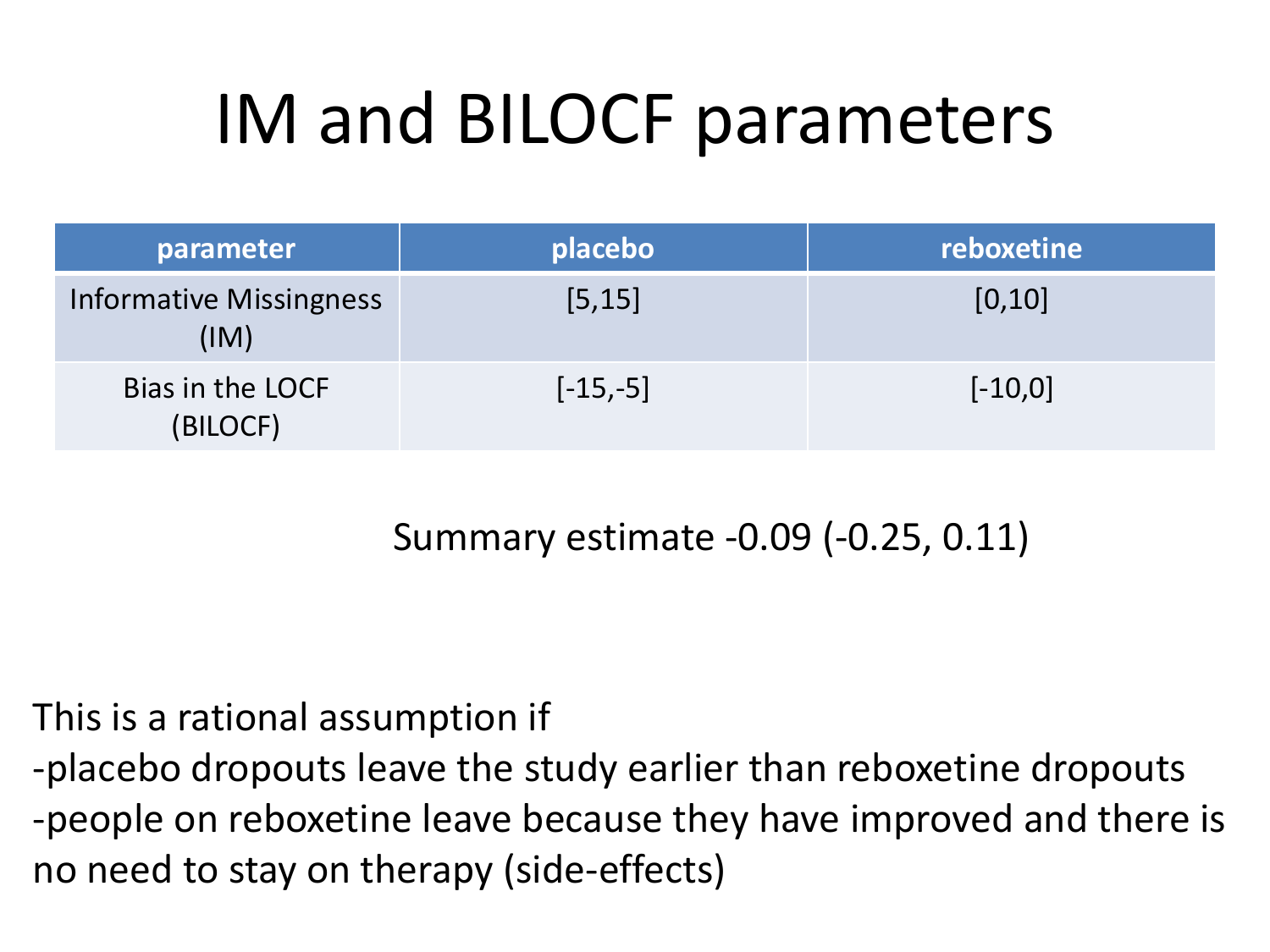## conclusions

- Missing and LOCF-imputed outcome data are likely to bias treatment effects.
- The drug with the largest missing rate is favored
- The drug with the lowest (single) imputation rate is favored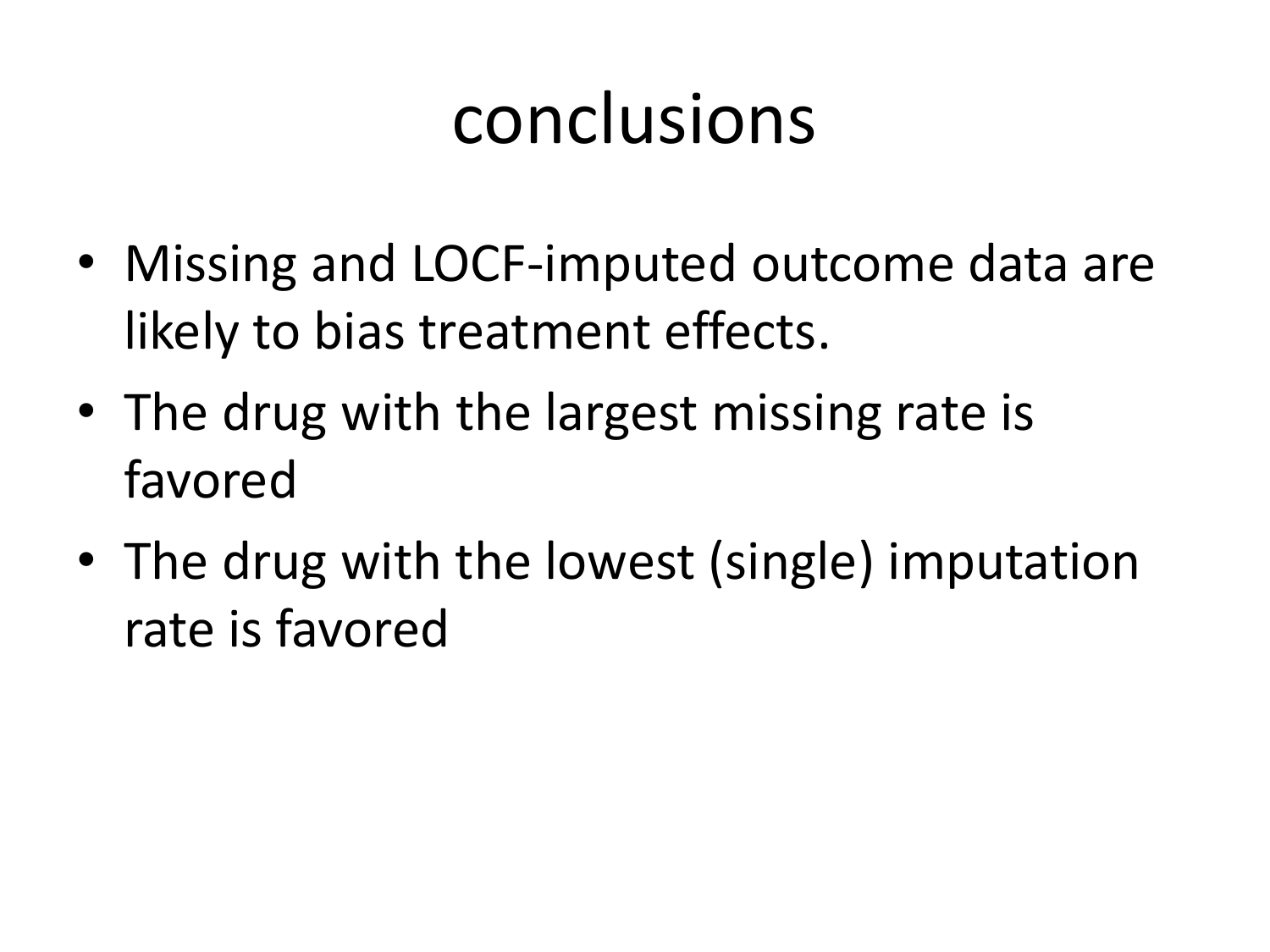## conclusions

- we suggest models that can
	- account for the fact that the presence of missing and LOCF-imputed data introduce uncertainty in the study estimates
	- naturally downweight studies with lots of missing and imputed data
	- can model MAR or departures from MAR
- metamiss command in STATA (Ian White & Julian Higgins); metamiss2 command in STATA (Anna Chaimani and Ian White, forthcoming)